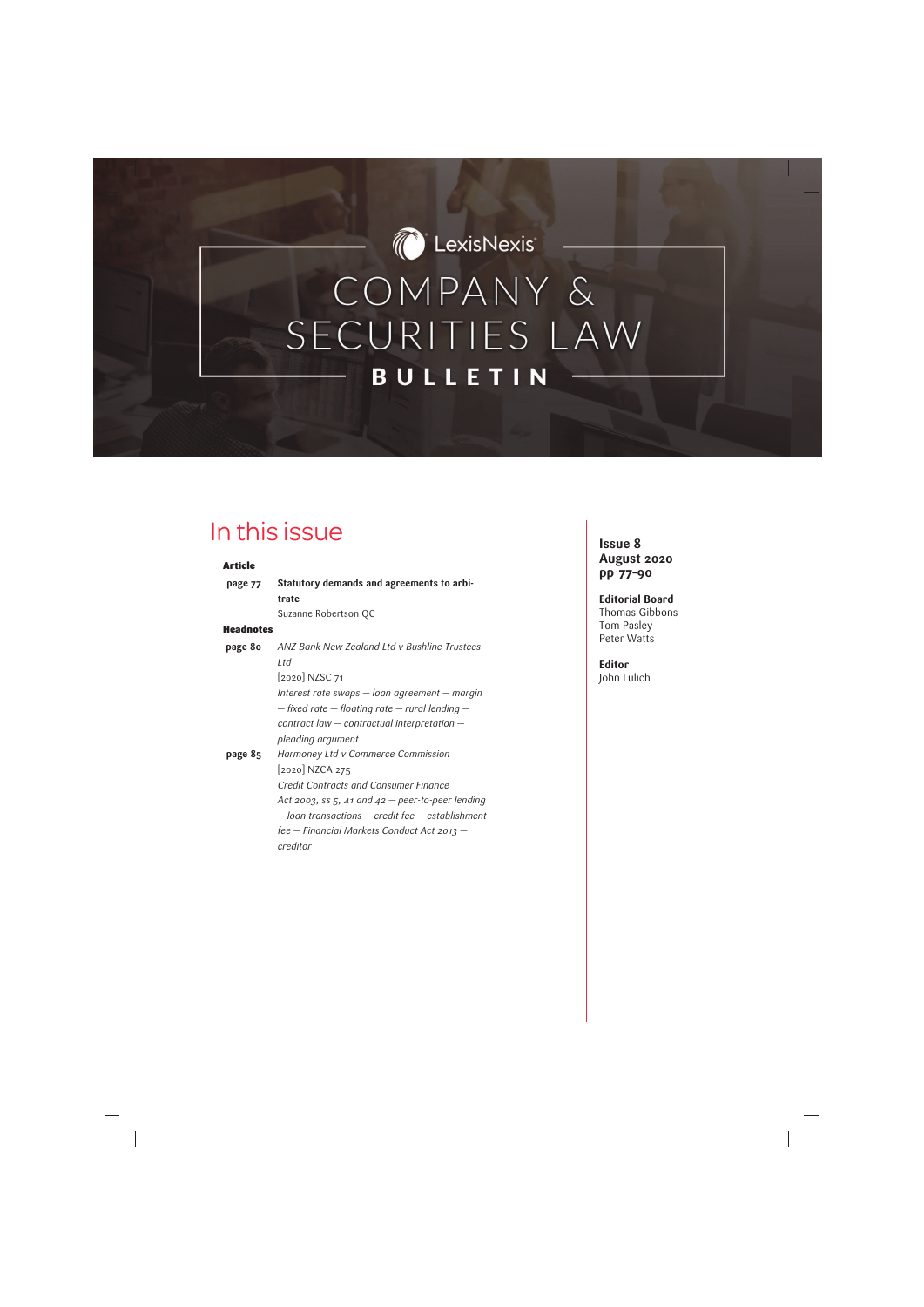# **Article**

# **Statutory demands and agreements to arbitrate**

#### *Suzanne Robertson QC, Barrister, Bankside Chambers*

A creditor ought not be allowed to avoid a statutory demand by belatedly serving a notice to arbitrate, unless the debt is genuinely disputed on substantial grounds. The New Zealand Courts have not yet been asked to decide whether the standard test of "substantial dispute" ought to be applied where any such dispute is the subject of an arbitration clause. When the issue does arise, the test should be the same regardless of whether the parties have agreed to submit disputes to arbitration.

There is overseas authority that suggests an application to wind up a company ought to be dismissed if the debtor can show there is a dispute in relation to the debt which is the subject of an arbitration agreement, provided the dispute is not being raised in abuse of the court's process.<sup>1</sup> In the United Kingdom, it is also necessary to show that the creditor has taken steps to begin an arbitration in accordance with the agreement.<sup>2</sup> In most New Zealand cases, this means serving a notice of dispute or notice to arbitrate.

However, these authorities arise in the context of applications to liquidate companies and are not universally accepted. While the United Kingdom, Malaysia and Singapore authorities favour dismissing applications to liquidate if these requirements are met, the Eastern Caribbean Court of Appeal refused to follow this line of authority because the need to establish that the debt is disputed on genuine and substantial grounds is "too firmly a party of BVI law".<sup>3</sup> The most recent Hong Kong judge to comment on the debate speaks firmly in favour of the traditional approach such that a debtor resisting a winding up petition must establish a bona fide dispute on substantial grounds, regardless of whether the debt is the subject of an arbitration clause.<sup>4</sup>

Whatever the overseas position to applications to liquidate a company, the traditional approach must be applied by the New Zealand courts in applications to set aside a statutory demand under s 290(4) of the Companies Act 1993 (CA). As a matter of statutory interpretation, the New Zealand courts cannot allow service of a notice to arbitrate to override the requirement that a creditor establish a genuine and substantial dispute that the debt is due, which is expressly mandated by s  $290(4)(a)$ .

#### **The legislation**

The relevant statutes in the context of applications to set aside statutory demands are the Arbitration Act 1996 (AA) and the CA. Section  $9(1)$  and sch 1 art  $8(1)$  of the AA provide:

#### **9 Arbitration under other Acts**

(1) Where a provision of this Act is inconsistent with a provision of any other enactment, that other enactment shall, to the extent of the inconsistency, prevail.

#### **8 Arbitration agreement and substantive claim before court**

(1) A court before which proceedings are brought in a matter which is the subject of an arbitration agreement shall, if a party so requests not later than when submitting that party's first statement on the substance of the dispute, stay those proceedings and refer the parties to arbitration unless it finds that the agreement is null and void, inoperative, or incapable of being performed, or that there is not in fact any dispute between the parties with regard to the matters agreed to be referred.

Section  $290(4)$  CA provides the court may grant an application to set aside a statutory demand if it is satisfied that:

- (a) there is a substantial dispute whether or not the debt is owing or is due; or
- (b) the company appears to have a counterclaim, set-off, or cross-demand and the amount specified in the demand less the amount of the counterclaim, set-off, or cross-demand is less than the prescribed amount; or
- (c) the demand ought to be set aside on other grounds.

Section 290( $4$ )(a) requires a substantial dispute to be established, but not proven, before the court will set aside a statutory demand. The courts have held that mere assertion is not enough.<sup>5</sup> A dispute must be shown to be a real and

<sup>1.</sup> *An An Group (Singapore) Pte Ltd v VTB Bank (Public Joint Stock Company)* [2020] SGCA 33.

<sup>2.</sup> *Salford Estates (No 2) Ltd v Altomart Ltd (No 2)* [2014] EWCA Civ 1575, [2015] 3 WLR 491.

<sup>3.</sup> *Jinpeng Group Ltd v Peak Hotels and Resorts Ltd* BVIHCMAP2014/0025 and BVIHCMAP2015/003.

<sup>4.</sup> *Re Asia Master Logistics Ltd* [2020] HKCFI 311; see also *Sit Kwong Lam v Petrolimex Singapore Pte Ltd* [2019] HKCA 1220, *But Ka Chon v Interactive Brokers LLC* [2019] 5 HKC 238, [2019] 4 HKLRD 85.

<sup>5.</sup> *Confident Trustee Ltd v Garden and Trees Ltd* [2017] NZCA 578 at [16].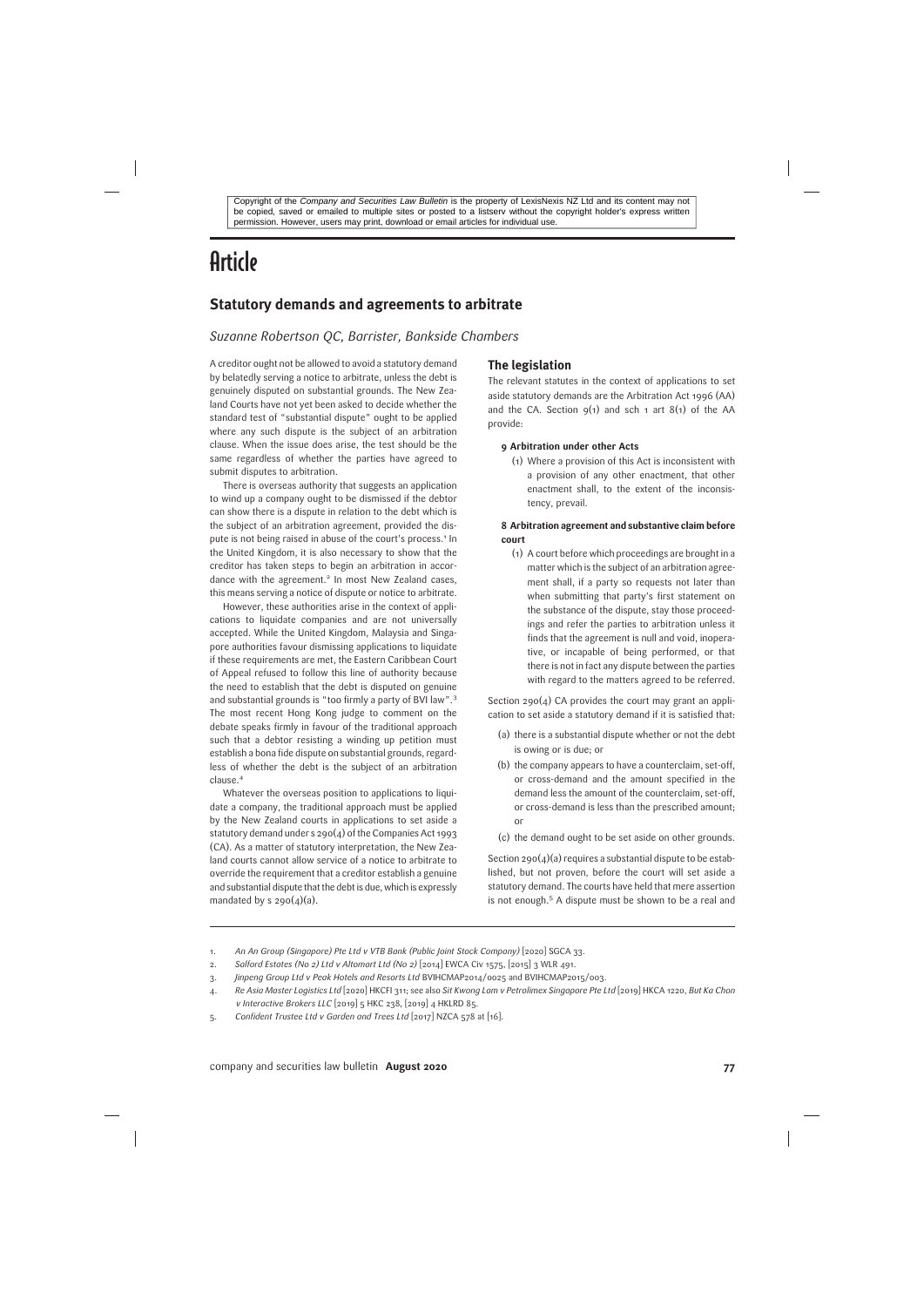not a fanciful or insubstantial dispute.<sup>6</sup> This is consistent with the policy behind the CA that the condition of the privilege of being a separate legal entity is that the company be able to pay its due debts.<sup>7</sup>

The New Zealand courts have not yet expressly addressed the question of whether an application to set aside a statutory demand is "a proceeding" to which sch 1 art 8 AA applies or the circumstances under which an application to set aside a statutory demand ought to be stayed and any dispute referred to arbitration. In particular, must a creditor asserting a debt is disputed establish a real and not a fanciful or insubstantial dispute before the application will be set aside, consistent with the established application of s 290(4) (the traditional approach)? Or must the creditor only show that he or she has issued a notice to arbitrate for the Court to set aside the demand and refer any dispute to arbitration, consistent with sch 1 art 8 AA (the contrary approach)?

### **Preliminary comments**

Before considering this question, it is worth noting two points. First the mere existence of an arbitration agreement cannot be grounds to set aside a statutory demand. The existence of an arbitration agreement does not amount to a dispute or to the commencement of an arbitral proceeding. Arbitral proceedings in respect of a particular dispute only commence when a request for the dispute to be referred to arbitration is received by the respondent.<sup>8</sup> Until a notice to arbitrate has been issued, parties are free to resolve the dispute in any way they see fit, including by issuing proceedings in the High Court. This is entirely consistent with party autonomy, a foundational principle of contract and arbitration law.

Setting aside a statutory demand because of the existence of an arbitration agreement would also be contrary to arts 8 and 21 of sch 1 AA which together require the parties to arbitrate a dispute only when a notice to arbitrate has been given and there is a real, bona fide dispute to be the subject of an arbitration.

Second, it is arguable that there is no or very little difference between the thresholds in sch 1 art 8(1) AA and s 290(4)(a) of the CA. Section 290(4)(a) is not equivalent to a summary judgment application.<sup>9</sup> The hearing of an application to set aside a statutory demand is to be short and to the point and the test in s 290 is a review with a low threshold.<sup>10</sup> Only if it is accepted that s  $290(4)(a)$  creates a higher threshold for establishing a dispute than art 8(1) does the interplay between the two sections need to be resolved.

## **A matter of statutory interpretation**

Where an application to set aside a statutory demand is made on the basis that the debt is disputed, s  $290(4)(a)$  of the CA expressly requires the creditor to satisfy the court that there is a "substantial dispute", as to whether the debt is owing, before the application be granted. This express wording in the section must apply even when a notice to arbitrate has been issued.

In some New Zealand cases it is suggested that if parties have submitted their dispute to arbitration, sch 1 art 8 AA requires a stay of proceedings and a statutory demand has to be set aside under s  $290(4)(c)$ .<sup>11</sup> However, if a notice to arbitrate constitutes "other grounds" for the statutory demand to be set aside under s  $290(4)(c)$ , without any enquiry into the genuineness of the dispute raised in the notice to arbitrate, that would result in s  $290(4)(c)$  being interpreted in a way that is inconsistent with s  $290(4)(a)$ . A statutory provision is to be interpreted consistently. Section s  $290(4)(c)$  cannot be interpreted as allowing a lower threshold to establishing a dispute than the standard test for which s  $290(4)(a)$  expressly provides.

A statutory provision should be interpreted to apply in the same way in all circumstances. There should not be a different threshold for establishing a dispute when the statutory demand relates to a debt that is subject to an arbitration agreement than when it relates to a debt that is not subject to an arbitration agreement.

Applying the technical principles of statutory interpretation, s  $290(4)(a)$  and (b) are examples of specific instances in which a court may grant an application to set aside a statutory demand. Subsection (c) is a more general provision. The general provision in s  $290(4)(c)$  ought not to be interpreted so as to derogate from the more specific provisions in s  $290(4)(a)$  and (b).<sup>12</sup>

Expecting parties to an arbitration agreement to comply with s  $290(4)(a)$  of the CA is also consistent with the AA. Section 9(1) provides that where there is an inconsistency between any provision of the AA and any other enactment the other enactment is to prevail. If there is any inconsistency between s  $290(4)(a)$  of the CA and sch 1 art 8(1) of the AA, then s  $290(4)(a)$  of the CA must prevail.

#### **Contrary approach**

There is some support for the contrary approach of making the notice to arbitrate paramount in New Zealand in the

6. *AAI Ltd v 92 Lichfield Street Ltd (in rec and in liq)* [2015] NZCA 559 at [21]–[22].

- 7. *Commissioner of Inland Revenue v Chester Trustee Services Ltd* [2003] 1 NZLR 395 (CA) at [42].
- 8. Arbitration Act 1996, sch 1 art 21.

9. *Industrial Group Ltd v Bakker* [2011] NZCA 142 at [24]–[25] cited in *AAI Ltd v 92 Lichfield Street Ltd (in rec and liq)* [2015] NZCA 559 at [21].

- 10. *Industrial Group Ltd v Bakker*, above, at [25].
- 11. *TransDiesel Ltd v MTU America Ltd* [2016] NZHC 280 at [47]; *LRM Builders Ltd v Jamon Construction & Civil Ltd* [2016] NZHC 1058 at [10].
- 12. Ross Carter *Burrows and Carter Statute Law in New Zealand* (5th ed, LexisNexis, Wellington, 2015) at 465.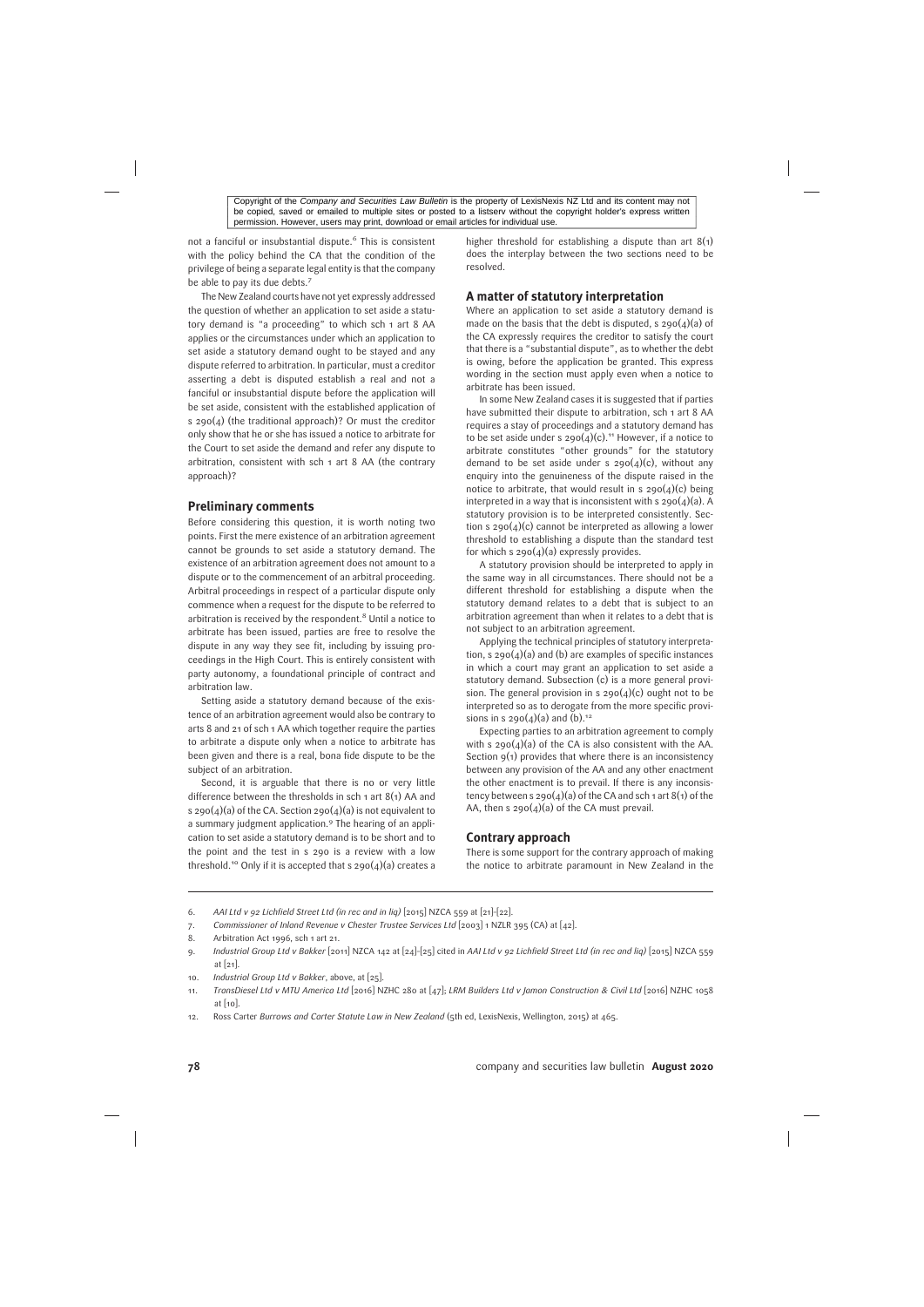decision of the Supreme Court in *Zurich Australian Insurance Ltd t/a Zurich New Zealand v Cognition Education Ltd*. <sup>13</sup> *Zurich* concerned competing applications for summary judgment and for a stay of proceedings under sch 1, art 8 of the AA. The Supreme Court held that a stay ought to be granted unless the Court found the arbitration agreement was null and void, inoperative or incapable of being performed or, more relevant for present purposes, it was immediately demonstrable either that the defendant was not acting bona fide in asserting that there is a dispute or that there was in reality no dispute.<sup>14</sup>

*Zurich* has subsequently been considered in relation to applications to set aside a statutory demand by the Court of Appeal and the High Court. In those cases, although reference was made to the *Zurich* principles applying to s 290, the references were obiter only and the principles of *Zurich* were not determinative. Although the Court of Appeal and the High Court seemed to accept *Zurich* applied, there was no explanation as to why.<sup>15</sup>

#### **Traditional approach still correct**

The analysis in *Zurich* does not automatically apply to s 290(4). *Zurich* was a decision about the interpretation of "dispute" in sch 1, art  $8(1)$  of the AA. Section 290(4) contains subs (a), which expressly requires a *substantial* dispute to be established before a statutory demand is set aside.

*Zurich* involved a contest between a stay under art 8 and an application for summary judgment. It concerned private rights between the parties in relation to the different processes of arbitration and summary judgment. As already said, an application to set aside a statutory demand is quite different to an application for summary judgment.<sup>16</sup> In *Zurich*, the Supreme Court expressly referred to the fact that a court could properly determine questions of law, including contractual interpretation on an application for summary judgment.<sup>17</sup> It would be less likely for such determinations to be made on an application to set aside a statutory demand.

The different policies behind the insolvency provisions of the CA and the AA also mean the *Zurich* reasoning cannot automatically be introduced into applications to set aside statutory demands. The purposes of the AA include facilitating the recognition and enforcement of arbitration agreements.<sup>18</sup> The insolvency policy of the companies legislation is that: (1) insolvency results in winding up, and (2) insolvency is proved by inability to establish a substantial dispute over the debt or by way of cross-claim.<sup>19</sup> Applying *Zurich* to applications under s 290 would be contrary to this policy.

The insolvency processes in the CA are also for the benefit of creditors generally, not only the creditor party to the debt which is the subject of the statutory demand. Another creditor is able to apply to be substituted as the plaintiff in an application to put a company into liquidation and to rely on the failure to comply with the statutory demand, although it was not a party to the debt which is the subject of statutory demand.<sup>20</sup> It is appropriate for the insolvency processes to be given priority in the context of a statutory demand.

The importance of contractual bargains is frequently put forward as the justification for requiring parties to submit disputes to arbitration. It is said that the parties have agreed to do so by contract and a party ought not be able to bypass that agreement by issuing a statutory demand. However, an agreement to arbitrate requires parties to have disputes determined in the arbitration forum.<sup>21</sup> A court is not making any determination of the parties' dispute in the context of an application to set aside a statutory demand. The court's task is to make a prompt judgment as to whether or not there is a substantial dispute.<sup>22</sup>

The Court of Appeal has said that the "exceptional power" to allow a company that is unable to pay its debts to continue to operate must be confined to cases which clearly justify departure from the fundamental principle that insolvency, evidenced by a failure to pay debts, should bring the end of a company's existence.<sup>23</sup> An example is where there is an abuse of the statutory demand process.<sup>24</sup> The mere issue of notice to arbitrate does not justify departure from this fundamental policy unless the debt is genuinely disputed on substantial grounds.

13. *Zurich Australian Insurance Ltd t/a Zurich New Zealand v Cognition Education Ltd* [2014] NZSC 188, [2015] 1 NZLR 383.

- 14. *Zurich*, above, at [52].
- 15. *Soil Research Ltd v Outdoors and Beyond Ltd* [2017] NZHC 145 at [18]–[19]; *Manchester Securities Ltd v Body Corporate 172108* [2017] NZCA 527 at [29]–[32].
- 16. *Industrial Group v Bakker*, above n 9, at [24]–[25].
- 17. Zurich, above n 13, at [37]–[38].
- 18. Arbitration Act 1996, s 5(e).
- 19. *Commissioner of Inland Revenue*, above n 7, at [45].
- 20. High Court Rules 2016, r 31.24.
- 21. *Re Asia Master Logistics Ltd*, above n 4, at [66]–[71].
- 22. *Industrial Group v Bakker*, above n 9, at [24].
- 23. *Commissioner of Inland Revenue*, above n 7, at [48].
- 24. *Commissioner of Inland Revenue*, above n 7, at [60].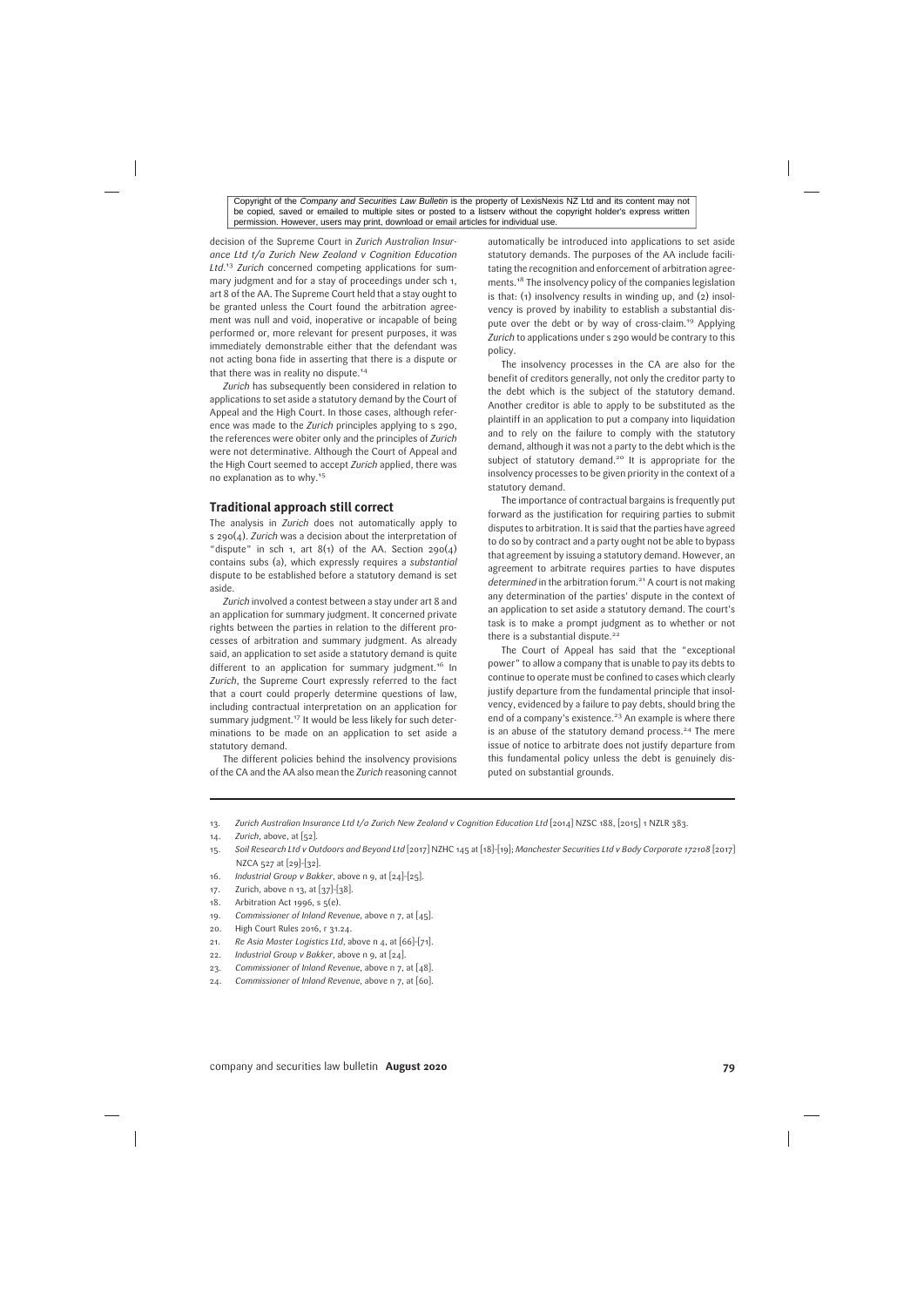The Court of Appeal's interpretation of "substantial dispute" in *AAI Ltd v 92 Lichfield Street Ltd (in rec and in liq)* adequately protects parties to an arbitration agreement.<sup>25</sup> There is no need to require a lesser test. A party that genuinely wishes to commence arbitration to dispute a debt will readily establish that it has a substantial and genuine dispute so as to set aside a statutory demand. A party that belatedly seeks to rely upon an arbitration clause will invariably fail to establish a substantial dispute.

To allow such a party to avoid the statutory demand process by the mere service of a notice to arbitrate would invite recalcitrant debtors with arbitration clauses in their underlying agreements to issue notices to arbitrate as a tactic to avoid the operation of the insolvency process. Even if it were possible, the statute ought not be interpreted in a way that would encourage such a ploy.

# **Headnotes**

# *ANZ Bank New Zealand Ltd v Bushline Trustees Ltd*

#### [2020] NZSC 71

*Interest rate swaps — loan agreement — margin — fixed rate — floating rate — rural lending — contract law — contractual interpretation — pleading argument*

#### **Introduction**

This case involved issues relating to contractual interpretation.

ANZ Bank New Zealand Ltd (ANZ) had entered into a loan agreement with the trustees of Bushline Trust One and the trustees of Bushline Trust Two (Bushline). Under the loan agreement, ANZ advanced \$19.466 million dollars to Bushline for a loan period of 12 months. The interest rate was a floating rate plus a margin of 0.7 per cent per annum (the 0.7 per cent margin). The interest rate clause in the loan agreement stated that the 0.7 per cent margin was "reviewable at any time". The loan agreement was accompanied by three related swap transactions, under which ANZ swapped the floating rate payable by Bushline for a fixed rate.

ANZ reviewed and changed the 0.7 per cent margin. Bushline claimed that this was contrary to a representation or undertaking given by ANZ prior to the signing of the loan agreement that the 0.7 per cent margin would be fixed for a period of five years.

Bushline's claim had failed in the High Court. The High Court found that no representation had been made to fix the margin for a period of five years. The Court of Appeal had overturned this finding. ANZ appealed.

#### **Background**

The Bushline trusts were associated with Mr Coomey and Mrs Coomey. Bushline had been a customer of ANZ for many years prior to entering into the swaps.

ANZ's conduct in relation to swaps was the subject of an investigation by the Commerce Commission (the Commission). ANZ reached a settlement with the Commission under which it agreed to consent to the High Court making a declaration that ANZ's conduct was misleading and deceptive conduct in breach of the Fair Trading Act 1986. The declaration said that the misleading and deceptive conduct was that ANZ had understated some of the risks and/or overstated some of the benefits of interest rate swap arrangements to specified customers. ANZ agreed to pay compensation of up to \$18.5 million to specified customers that were affected by its conduct. ANZ offered Bushline a settlement of \$155,000 which was declined by Bushline.

The claims pursued at trial were based on allegations of representations or undertakings by ANZ that (at [12]):

- the 0.7 per cent margin would be held for five years on all of ANZ's lending to Bushline;
- the swaps operated like a fixed rate loan, except with greater flexibility and benefits;
- the swaps were transferable and ANZ would not prevent Bushline from refinancing;
- ANZ would monitor and/or manage Bushline's swaps on an ongoing basis to ensure that Bushline was able to take advantage of the flexibility and benefits, and to manage its exposure to interest rate risk; and
- ANZ would be there for Bushline "in good times and bad".

The swap agreement allowed the customer, having borrowed money at a floating rate (the BKBM rate) plus a margin, to obtain some certainty about the amount of interest it would have to pay by swapping its obligation to pay that floating rate for an obligation to pay a fixed rate. The customer was swapping its obligation to pay the floating rate for an agreed fixed rate on a notional amount. It was

25. *AAI Ltd*, above n 6, at [21]–[22]:

What the applicant must show is that the dispute it raises has substance; the applicant must explain to the court what the dispute is; and the dispute so shown must be a real and not a fanciful or insubstantial dispute.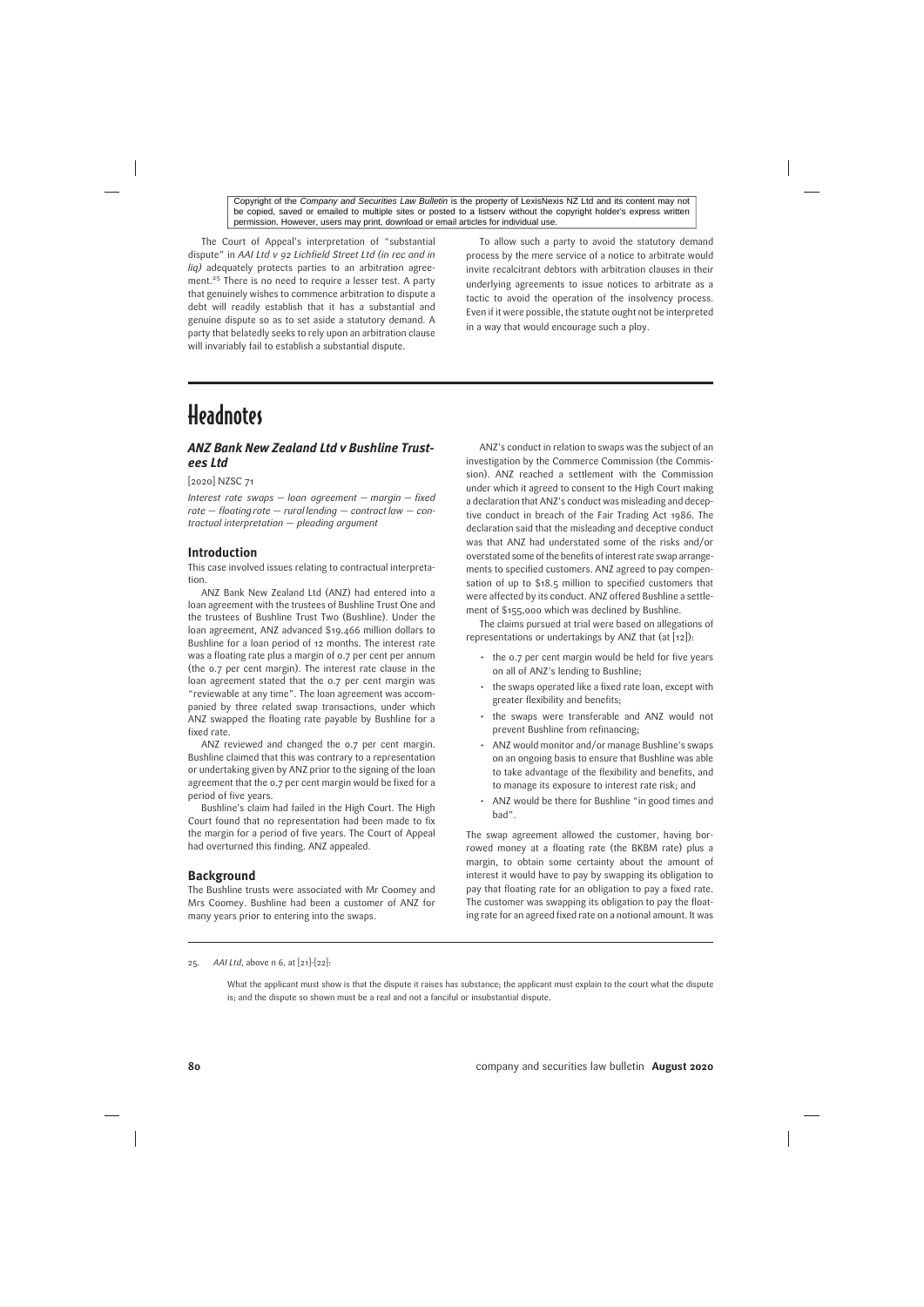best practice for the payments to be timed to match the interest payment dates on the loan.

Bushline's claim commenced in May 2014. An amended statement of claim was filed in November 2015. Neither of these statements of claim contained an express allegation that ANZ had made a representation or given an undertaking to fix the margin at 0.7 per cent for five years. Bushline filed a further amended statement of claim (the third statement of claim) in September 2016. This included a pleading that there had been a representation or undertaking. ANZ argued that the fact that this claim was made only in the third statement of claim was significant because it undermined the argument that there was such a representation or undertaking.

All of Bushline's claims were dismissed in the High Court. This judgment was reversed by the Court of Appeal which found that ANZ had agreed that it would fix Bushline's margin at 0.7 per cent for five years. The Court of Appeal said that this undertaking applied to the loan made under the April 2008 loan agreement and any re-advances of that loan over the five-year period. This meant that the undertaking to fix the 0.7 per cent margin for five years must have also been an undertaking that ANZ would continue to lend the principal amount for five years, even though the term of the loan as set out in the loan agreement was only for one year.

ANZ was granted leave to appeal. Since the granting of leave, the parties settled all issues apart from that involving the "margin undertaking". The Court had to decide whether ANZ undertook or represented to Bushline that the 0.7 per cent margin would be fixed for a five-year period and, if so, whether ANZ was bound not to raise the margin during that five-year period.

The rate of interest specified in the loan agreement for the \$19.466 million loan had been a floating rate. The rate was defined (at [20]) as:

"the rate of interest … for New Zealand Dollar bills of exchange for [the specified period] which appears on the Reuters Screen BKBM Page opposite the caption 'BID' as of 11.00am on [the relevant] date".

The BKBM rate was derived from the rate applicable to bank bills. The 0.7 per cent margin was added to the BKBM rate to reflect the credit risk attaching to the customer.

For the arrangement between ANZ and Bushline, the payment obligations were effected as two separate transactions, rather than by way of a netting off. Bushline would pay ANZ the floating interest rate payable under the loan plus the margin, and then there would be an adjustment payment reflecting the difference between the floating rate and the fixed rate. If the swap was "in the money" from Bushline's point of view, the adjustment payment would be made by ANZ to Bushline. If the swap was "out of the money" then the adjustment payment would be from Bushline to ANZ. This meant that the operation of the swaps was clearly recorded in Bushline's bank statements.

ANZ had begun promoting interest rate swaps to rural customers in July 2005. Stuart Esquilant, a dealer at ANZ, had made presentations to the Coomeys in 2005. Bushline had entered into its first swap on 7 October 2005. The swap terms were provided to Bushline by ANZ in December 2005. Clause 10.1 of the relevant swap document provided that the customer entered into the transaction in reliance on its own independent advice and that ANZ was not liable for the customer's loss in any circumstances.

ANZ had issued a swap confirmation for the first swap on 23 February 2006. This was a standard form document, which was to be signed by the customer when a swap was entered into. It stated that by signing the confirmation, the customer confirmed that the terms and conditions that it had previously been provided with governed the swap. The confirmation also included the following statement, set out in capital letters and framed with bold black lines (at  $[28]$ ):

EACH PARTY AGREES THAT IT HAS NOT RELIED ON ANY ADVICE (WHETHER ORAL ORWRITTEN) FROM THE OTHER PARTY (OTHER THAN AS SET OUT IN THIS CONFIRMA-TION) AND THAT (A) IT HAS THE CAPACITY TO EVALU-ATE THE TRANSACTION AND (B) IT UNDERSTANDS AND ACCEPTS THE RISKS AND OBLIGATIONS INVOLVED.

Bushline entered into further swap transactions on 21 March 2006 and 28 September 2006. Confirmations on the standard form were signed on behalf of Bushline in respect of both transactions. The transcript of a telephone call between an ANZ dealer and Mr Coomey confirming the details of the March 2006 swap was in evidence. In that conversation, Mr Coomey confirmed to the dealer that he had done a swap transaction before. When asked about his understanding of the transaction, he said "it's not so bad this time" (at [29]). In his evidence at the trial, Mr Coomey said that looking back he had very little idea what the dealer was talking about in that phone call and did not understand what swaps were before 2008.

By early 2008, Bushline had a total debt to ANZ of \$11.97 million recorded in a number of loan agreements. None of these loan agreements referred to a margin, as was the case in relation to the loan agreement at issue in this appeal. Rather, the floating interest rate was defined in broad terms.

In February and March 2008, Bushline purchased a farm in Waverley for \$7.25 million. ANZ's relationship manager dealing with the Bushline account was Mr Harvey. He had prepared a lending proposal for the Waverley purchase to go to ANZ's credit department. ANZ had agreed to lend the amount required to purchase the farm on 28 February 2008, without any specification of the terms.

Mr Harvey communicated this approval to Mr and Mrs Coomey. That verbal commitment was sufficient for Bushline to enter into an unconditional sale and purchase agreement the following day. ANZ lent Bushline the amount needed to pay the deposit. However, Mr Coomey made it clear to ANZ that he was considering refinancing with one of ANZ's competitors. This was a matter of concern for ANZ because Bushline was a significant customer.

This led to an exchange between Mr and Mrs Coomey and two executives of ANZ, Robert Simcic and Christopher Harvey, on 18 and 19 March 2008 (the 18/19 March meetings). The evidence of what occurred at this meeting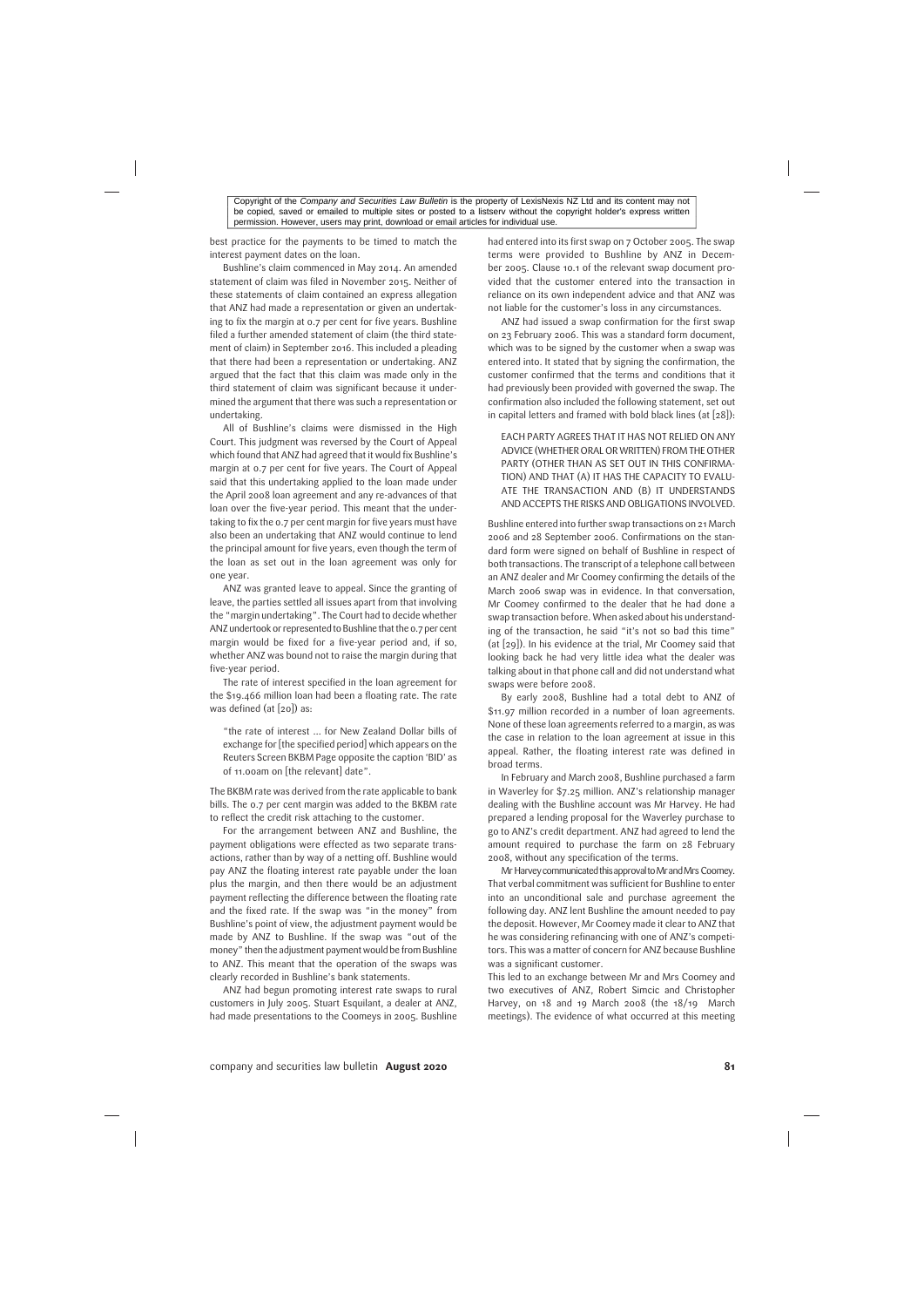was at the heart of the key issue in the case. There was no doubt that ANZ agreed to lend the required money on a floating rate basis with a margin over the BKBM rate of 0.7 per cent. But the duration of any commitment by ANZ to hold that margin at 0.7 per cent was disputed.

Mr Harvey and Mr Simcic had met with Mr and Mrs Coomey on 18 March 2008. The focus of the discussion was on the margin. Mr Coomey said he had favourable fixed margin offers from both ASB Bank Ltd (ASB) and Bank of New Zealand (BNZ). He wanted ANZ to match these competing offers. No agreement was reached on 18 March 2008. However, ANZ had delivered two letters to the Coomeys at the 18 March 2008 meeting. The Coomeys had also signed a standard form "acceptance of finance offer" document.

Mr Harvey and Mr Simcic met with the Coomeys again on 19 March 2008. Mr Coomey showed them a copy of the offer he had received from ASB. Mr Simcic then went to his car and called the responsible officer in ANZ, Mr Graham. While in his car, he photographed certain pages of ASB's offer. He returned and confirmed an offer of funding at a margin of 0.7 per cent above BKBM. Mr Harvey recorded the outcome in a handwritten note on the agenda of that day as being "Agreed — 70pts ongoing". Mr Simcic emailed the photographs he had taken of the ASB offer to Mr Graham the following day.

Bushline's case was that ANZ's offer had involved not only a commitment to a margin of 0.7 per cent but also a commitment to fix that margin for five years, thereby largely matching the terms of ASB's offer.

In early April it was agreed that two of the three existing swap contracts between ANZ and Bushline would be restructured so that the amount of the loan would be covered by three swaps. The two restructured swaps had terms of approximately two years, eight months, maturing in December 2010 (\$7.905 million) (the December 2010 swap) and three years six months, maturing in October 2011 (\$8.847 million) (the October 2011 swap). One of the existing swaps (\$3.15 million) remained in place. It had just over a year to run,maturinginJune 2009 (theJune 2009swap).InAugust 2008, the notional amount of the June 2009 swap was reduced to \$3.041 million. The documentation for the loan was finalised on 21 April 2008. The loan was advanced on 1 May 2008 and was repayable on 1 May 2009.

The purchase of the Waverley farm was not a success for Bushline. Like other dairy farmers they faced difficult conditions after 2008, in part because of the global financial crisis (GFC). ANZ became concerned about the sustainability of Bushline's business. Bushline attempted to sell assets to reduce debt, and in mid-2012 it was successful in selling 12 out of 15 certificates of title of the Waverley property, which reduced its overall debt to about \$16 million.

Up until October 2008, the swaps had worked in Bushline's favour, with the amount payable by Bushline to ANZ on the swap transactions being less than the amount payable by ANZ to Bushline. However, that changed in October 2008. ANZ increased the margin on its loans to Bushline above the 0.7 per cent that had been agreed in March 2008. In December 2008, ANZ increased themargin on the \$19.466million loan from 0.7 per cent to 0.85 per cent. It increased it again in March 2009 to 0.97 per cent. Meanwhile, the BKBM rate fell significantly. Bushline's fixed rate payment obligation under the swaps for April 2009 alone was over \$70,000 more than the BKBM rate amount payable by ANZ to Bushline under the swaps.

The margin increases in December 2008 and March 2009 resulted in Bushline paying approximately \$76,000 more in interest than it would have if the margin had been held at 0.7 per cent for the term of the swaps. This was the measure of Bushline's loss if ANZ's commitment to maintain the 0.7 per cent margin was for the period of the swaps, rather than the five years alleged by Bushline. If the commitment was to maintain the margin for five years, Bushline's loss was nearly \$3.8 million.

#### **Issues**

The Court had to decide whether ANZ had committed to fix the margin for a period of five years.

### **Court's findings**

The Court started its analysis by rejecting an argument from ANZ that the Court of Appeal should have deferred to the High Court's finding of fact. However, the Court did engage with another aspect of the Court of Appeal's reasoning. The focus of the Court of Appeal's analysis had been on the meaning of the terms "70pts" and "ongoing". This related to Mr Harvey's handwritten note that the parties had agreed to "70pts ongoing".

In order to determine whether ANZ had made a commitment to hold the 0.7 per cent margin the Court of Appeal had applied the methodology for the construction of contracts set out in *Investors Compensation Scheme Ltd v WestBromwichBuildingSociety*and*BoatParkLtd vHutchinson*. The Court of Appeal asked itself what the reasonable bystander would have understood was the meaning of ANZ's offer of 70 basis points ongoing. The Court of Appeal concluded that a reasonable bystander would have understood that the offer was being made by reference to the five-year period Mr Coomey wanted to have Bushline's margins fixed for.

The Court did not think that the methodology derived from *Investors Compensation Scheme Ltd* and *Boat Park Ltd* had a role to play in determining whether ANZ had agreed to fix the 0.7 per cent margin. Rather, the task was to determine whether an oral contract had been entered into or a representation had been made. Ascertaining whether an oral contract was entered into and, if so, what its terms were, was a question of fact. The question was therefore whether Bushline had proved its case that an oral contract had been entered into on 19 March to fix the 0.7 per cent margin for five years.

Bushline's case was founded on Mr and Mrs Coomey's account of what occurred at the 18/19 March meetings and other evidence that allegedly supported that narrative. Bushline relied on multiple arguments to support its case that ANZ's representatives at the 18/19 March meetings had agreed to fix the 0.7 per cent margin for five years.

First, Bushline argued that the evidence had to be seen in context. As acknowledged by ANZ, Bushline was an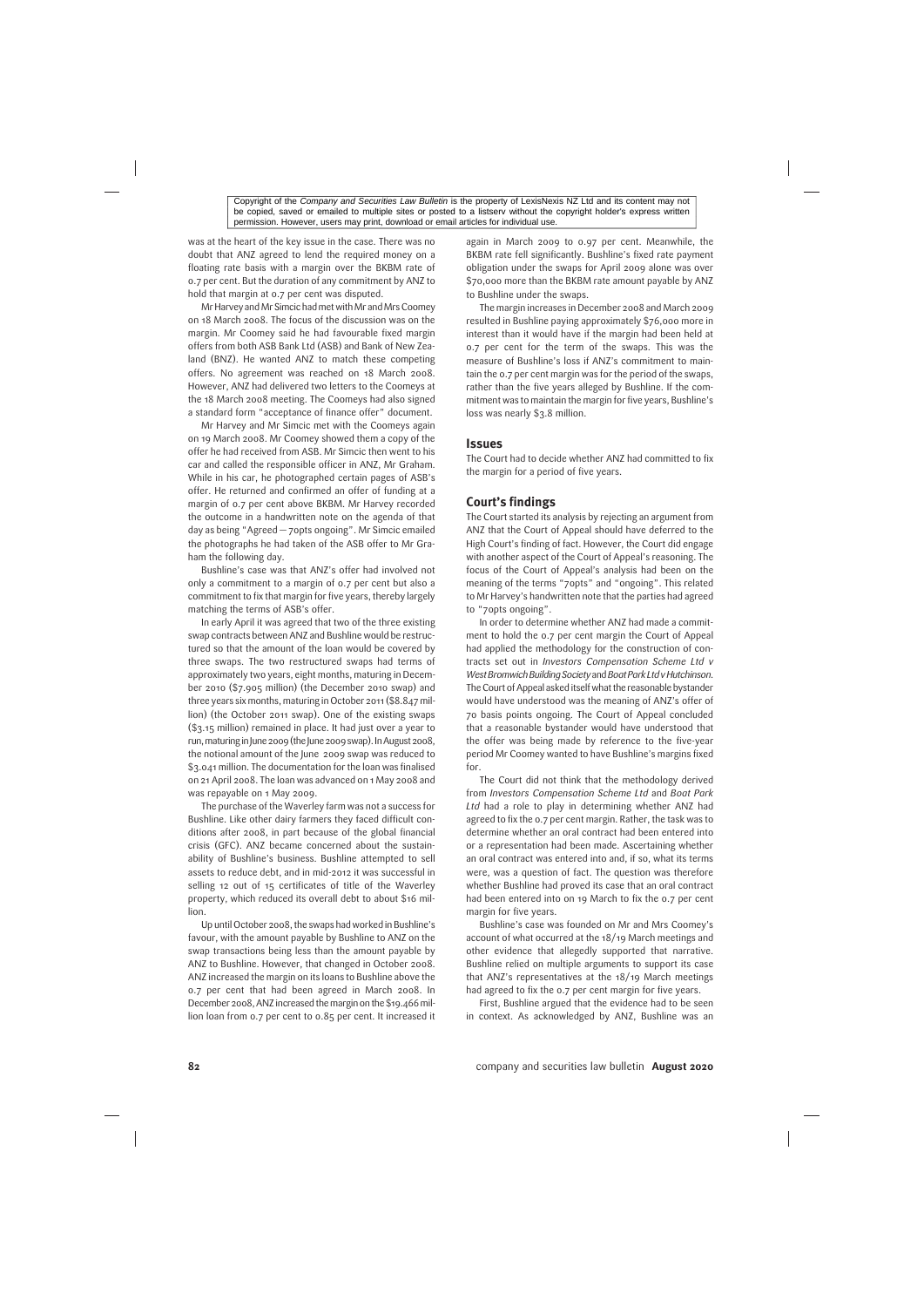important customer. The market for rural lending at the relevant time was highly competitive. As confirmed by an expert witness, "handshake deals" were common at the time. The Court accepted that the evidence confirmed all of these features applied at the time of the 18 and 19 March meetings.

Second, Mr Coomey said that he had told Mr Simcic and Mr Harvey that he had an offer from ASB that involved a margin of 0.65 per cent for a term of five years and that he wanted ANZ to match this.

Mr Simcic confirmed that a competing offer from ASB had been put before him and Mr Harvey on 19 March and that Mr Coomey was seeking an immediate commitment to a margin of 0.7 per cent. Mr Simcic thought when ANZ had agreed to the 0.7 per cent margin, it was agreeing to hold that margin for the term of the swaps. However, in crossexamination he accepted that Mr Coomey had said to him that Bushline had a competing offer featuring a margin of 0.65 per cent and that this margin was to be fixed for a five-year period. The Court accepted that this concession by Mr Simcic provided significant support for Bushline's case as to what had happened at the 18/19 March meetings.

There was evidence from an ASB employee, Mr Robinson, that ASB's offer had not involved a commitment to fix the margin for five years, as Mr and Mrs Coomey claimed. Mr Coomey said this evidence was wrong, but the Court did not consider his evidence on that point to be convincing.

Bushline argued that even if ASB had not offered to fix its 0.65 per cent margin for five years, this did not necessarily undermine Bushline's case. What was important was what ANZ thought it had to match, rather than what ASB had actually offered. There was no suggestion that Mr and Mrs Coomey had misled ANZ as to what ASB was offering. Rather, their evidence was based on their recollection as to what ASB had actually offered. This left open the possibility that Mr and Mrs Coomey thought ASB was offering to fix the 0.65 per cent margin for five years, even though they were mistaken in that regard.

Fourth, Mr Harvey's handwritten note on the agenda for the meeting on 19 March recorded "Agreed — 70pts ongoing". Bushline argued that this supported its case that the commitment was for a five-year period. It was common ground that the term "ongoing" had not been discussed by the parties during the meeting. But the case for Bushline was that it must have referred to a period of five years, given that this was what was being proposed by ASB and what ANZ was matching. The Court accepted that "ongoing" could refer to a five-year commitment, but it was also open to other interpretations.

Finally, an undated file note made by Mr Harvey, which appeared to have been written in November 2009, recorded under the heading "Interest Rates": "ASB offer @ .65 margin 5 yrs" (at [81]). Bushline said that this supported its version of events, namely that this was what the Coomeys had told ANZ they had been offered by ASB, and what ANZ had agreed to match on 19 March.

The Court accepted that this note may have provided some corroboration for what Mr and Mrs Coomey thought the ASB offer had been. But it did not think that a note of what Mr and Mrs Coomey told Mr Harvey more than 18 months after the events in question provided assistance in determining what had been agreed at the 18/19 March meetings.

ANZ's case was that the High Court had correctly found that there was no undertaking given to fix the margin for five years at the 18/19 March meetings. ANZ placed particular weight on two of the reasons given by the High Court. First, that the ASB offer had not involved a commitment to fix the margin for five years. Second, that the allegation of a five-year commitment by ANZ had not been made until the third statement of claim.

Mr Coomey had said that he understood ASB's offer to be for a loan with a floating rate based on BKBM with a margin of 65 points fixed for a five-year period. He claimed that there was an attachment to ASB's offer document that included a handwritten amendment showing that the offer was for a floating interest rate of BKBM plus a 65-point margin for a five-year period.

But Mr Coomey had been unable to produce this attachment. ANZ said that if this attachment to the offer document was the basis on which ANZ had formulated its competing offer, it could have been expected that Mr Simcic would have photographed it. But he did not, and neither he nor Mr Harvey had been asked whether they recalled this attachment. Mr Robinson also did not mention such an attachment in his evidence.

The Court said that the fact that Mr and Mrs Coomey could not produce the attachment which included ASB's offer to fix the margin for five years undermined their ability to prove that such an offer was made, as did the failure to ask Mr Robinson, Mr Simcic or Mr Harvey whether they recalled seeing the attachment.

The Court was therefore not satisfied that there was sufficient evidence of what ASB had offered and what Mr Simcic and Mr Harvey thought ASB was offering to conclude that when ANZ had agreed to amargin of 0.7 per cent, it was agreeing to fix that for a five-year period. Relevant to this conclusion was that the representatives of ASB and BNZ both denied agreeing to fix the margin for five years. BNZ also indicated that no bank was offering that sort of commitment at the time.

The Court then looked at the argument that there was no assertion of a five-year commitment until the third statement of claim. The High Court thought it was significant that Bushline had never suggested that there was a commitment to fix the margin for five years until its third version of the statement of claim despite all of the earlier opportunities to raise the point.

In contrast, the Court of Appeal had not considered that it was of "particular significance" that Bushline's express pleading of an undertaking to fix the margin for five years had not appeared until the third statement of claim. The Court of Appeal said that the central focus of the claim from the outset had been ANZ's promise to fix the margin along with its characterisation of the combined effect of floating rate loans and fixed rate swaps. The Court of Appeal had noted that Bushline had pleaded that its loss could be measured on the basis that had it not entered into the swaps, it would have accepted ASB's offer to fix all borrowings for five years at a margin of 65 basis points.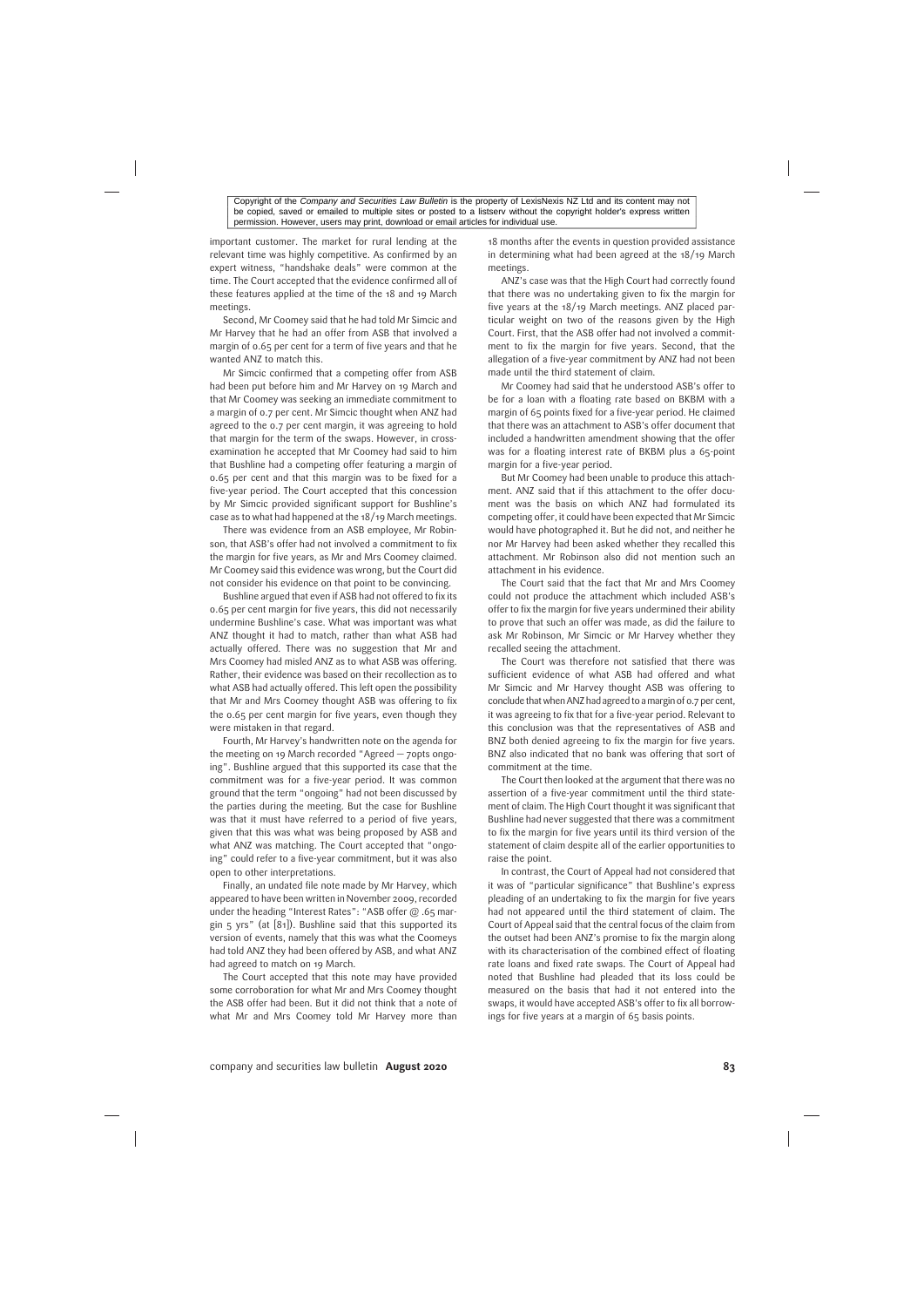The Court considered that the Court of Appeal had been wrong to discount the significance of this factor. It agreed with the High Court that it was not just the failure to plead this cause of action until the third statement of claim that was significant, but also the fact that there had been a number of occasions on which it could have been expected that Bushline would have asserted an agreement to hold the margin for five years if such an agreement had been reached.

It was true that, as the Court of Appeal had noted, the earlier pleading focused on a commitment of fixed margins and the characterisation of the combined effect of floating rate loans and fixed rate swaps. But that said nothing about a commitment for a five-year duration and did not explain the omission of a pleading of a representation or undertaking that the margin would be fixed for five years.

The Court's view was that this could be seen as more consistent with a commitment for the period of the swaps only. Bushline's pleading that it would have taken up ASB's offer had it not entered into the swaps with ANZ did not say anything about whether ANZ had agreed to match ASB's offer. It could have been expected that the express reference to ASB's offer as a yardstick for quantifying loss would have prompted Bushline and its legal representatives to refer to ANZ's commitment to fix the margin for five years if such a commitment had been made.

Similarly, the fact that Bushline had pleaded an implied term that ANZ could not increase margins to minimise its own losses had the opposite effect to that attributed to it by the Court of Appeal. The Court of Appeal had seen this pleading as supporting Bushline's case that a five-year commitment had been entered into. But the Court saw it in the opposite light. If ANZ had made the five-year commitment, it was hard to see why there was any need to plead an implied term that ANZ would not increase margins to minimise its own losses or to plead that increasing margins had been oppressive conduct.

It was also significant that in the second statement of claim, Bushline had pleaded that ANZ had made what was characterised as "the Margin Representation". The nature of that representation was said to be that margins on swaps and the funding provided by ANZ would not change. It could have been expected that this would have gone on to refer to the five-year commitment if such a commitment had been made.

The failure of Bushline and its legal representatives to mention the alleged five-year commitment in the period between 2008 and 2016 counted against the existence of a contractual commitment by ANZ to fix the margin of 0.7 per cent for five years.

ANZ drew support for its case from the evidence of Mr Schurr and Mr England, trustees of the Bushline trusts, who said that they had no knowledge of any agreement to fix the 0.7 per cent margin for five years. Mr England also advised on that agreement and certified to ANZ that he had explained it to the trustees, including Mr and Mrs Coomey.

The High Court had considered that this was a significant factor. It was reasonable to assume that Mr and Mrs Coomey would have mentioned such an important promise to their fellow trustees and, at the very least, would have been expected to say something to Mr England when he was advising them on the terms of the loan agreement, given that agreement specifically provided that the margin was reviewable at any time.

The Court of Appeal had not engaged with this point in its judgment. The Court's view was that it was significant for the reason given by the High Court. The evidence was that Mr England would go through the important aspects of a loan agreement when explaining it to a client. It was hard to imagine that this would have ignored explaining how the interest rate was calculated, the fact that the margin was reviewable and the fact that the term of the loan was for one year only, with no commitment to roll over the loan at the end of that period.

The fact that Mr Schurr and Mr England did not know of the agreement was also significant because as trustees of both of the Bushline trusts, they were binding the trusts to the loan agreement of 21 April 2008. ANZ's loan was to Bushline, not to the Coomeys. Although the Coomeys were clearly acting on Bushline's behalf at the 18 and 19 March meetings, it is surprising that they would not have informed their fellow trustees of what was said to have been agreed on 19 March, namely the margin being fixed for five years. The Court said it seemed unlikely that Mr England would have signed the loan agreement without seeking alignment between the written terms and the verbal agreement if such an agreement had been made and he had been informed of it.

The Court also thought that the swap context provided some support for ANZ's argument that if any commitment to maintain the margin had been made, it would have been for the period of the swaps, rather than for five years.

The High Court had said that the discussion about margins was in the context of an interest rate that was to be hedged by swaps. The formal discussion about swaps had not occurred until 28 March 2008, but the High court considered that it must have been contemplated by all parties that Bushline would continue to use swaps to hedge its lending, given that swaps had worked well for Bushline in the previous three years.

Certainty in relation to interest costs was more important for Bushline than ever before given that the Waverley purchase had increased Bushline's overall debt considerably. These factors led the High Court to conclude that the reference to "ongoing" in Mr Harvey's notes referred to the duration of the associated swaps, rather than the fiveyear term alleged by Bushline.

The Court of Appeal considered that Mr Simcic's recollection that "ongoing" referred to the term of the swaps was difficult to reconcile with the sequence of events that followed. It was not until April that it had been agreed that all of Bushline's financing, both existing and new debt, would be provided under one 12-month BKBM loan with three associated swaps. This arrangement was then confirmed in a fresh approval dated 15 April 2008.

Mr Simcic had accepted that ANZ's loan offer was not conditional on swaps being entered into. However, that did not mean that there was not an underlying assumption that swaps would be entered into. Bushline had entered into swap transactions from 2005 onwards, and these had been advantageous to it when compared to fixed rate lending. Mr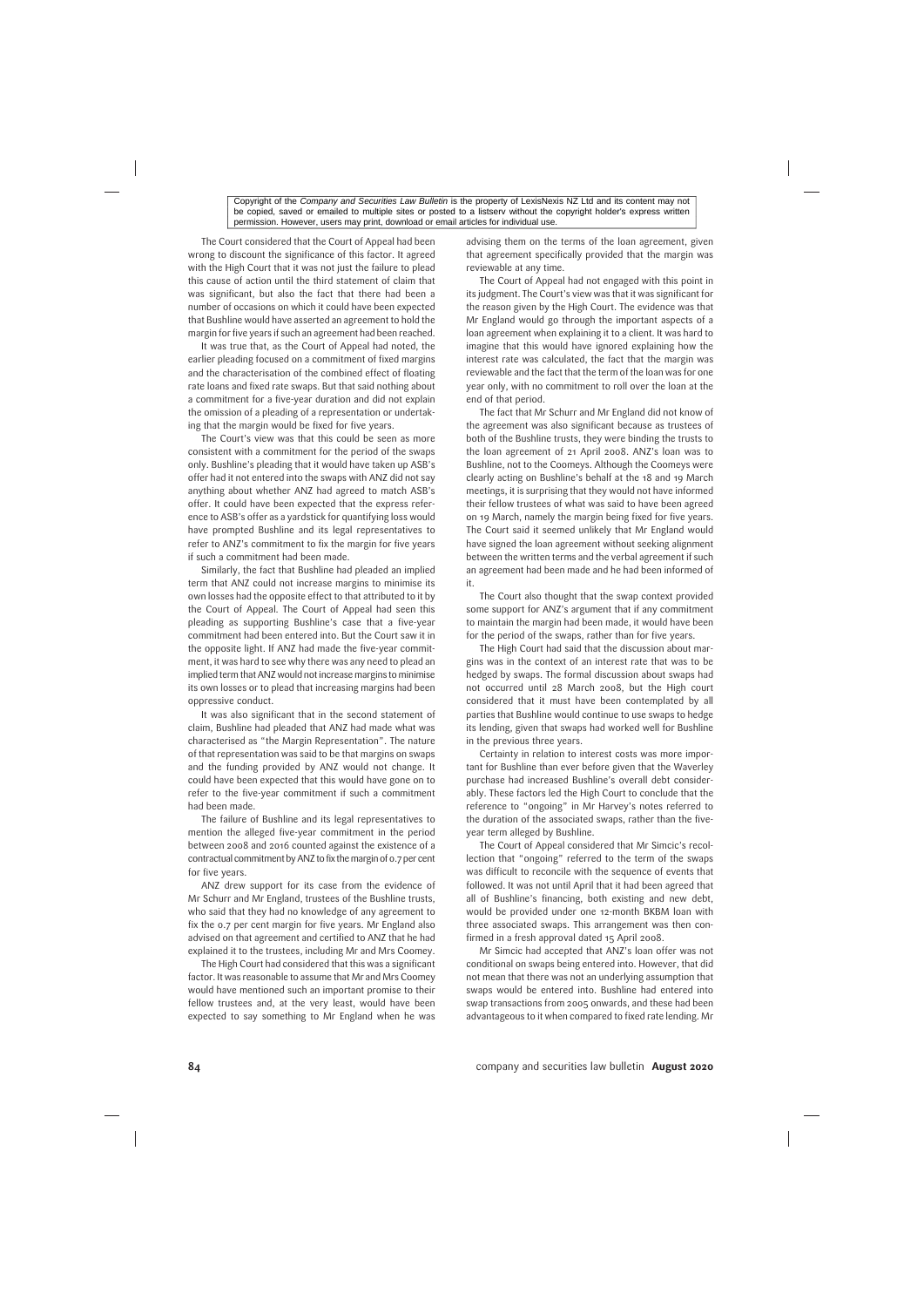and Mrs Coomey had denied receiving a briefing on swaps in September 2005 and said that they did not understand that they had entered into swaps before 2008.

Mr Simcic's evidence was that ANZ would not have disclosed, let alone negotiated, a margin on anything other than a BKBM loan that was to be hedged by swaps. ANZ's variable or fixed rate loans would involve "all up" rates, which would incorporate a margin that was not disclosed to the customer. The Court of Appeal had noted that it was not clear that the parties were thinking of a 12-month BKBM loan during the 18/19 March meetings because ANZ's policy of 12-month lending was new and almost certainly unknown to Mr Coomey at the time.

The Court's view was that it was hard to accept that Mr and Mrs Coomey had not realised that Bushline was entering into the swap transactions that occurred between 2005 and 2008. They had signed a confirmation letter after each swap transaction entered into in the period between October 2005 and April 2008. They had been advised by Mr England on the terms of the swaps signed in 2005.

The Court therefore held that the evidence did not establish on the balance of probabilities that an agreement had been reached between ANZ and Bushline on 19 March 2008 that ANZ would fix the 0.7 per cent margin for five years. Nor did the evidence establish that ANZ had made a representation to that effect.

### **Judgment**

Having found that Bushline did not prove that ANZ made the five-year commitment, the Court allowed ANZ's appeal.

# **Cases cited in judgment**

- *ANZ Bank New Zealand Ltd v Bushline Trustees Ltd* [2019] NZSC 115;
- *Austin, Nichols & Co Inc v Stichting Lodestar* [2007] NZSC 103, [2008] 2 NZLR 141;
- *Boat Park Ltd v Hutchinson* [1999] 2 NZLR 74 (CA);
- *Brownlie v Shotover Mining Ltd* CA181/87, 21 February 1992;
- *Bryson v Three Foot Six Ltd* [2005] NZSC 34, [2005] 3 NZLR 721;
- *Bushline Trustees Ltd (as trustees of Bushline Trust One) v ANZ Bank New Zealand Ltd* [2017] NZHC 829;
- *Bushline Trustees Ltd v ANZ Bank New Zealand Ltd* [2017] NZHC 2520;
- *Bushline Trustees Ltd v ANZ Bank New Zealand Ltd* [2018] NZHC 454;
- *Bushline Trustees Ltd v ANZ Bank New Zealand Ltd* [2019] NZCA 245, [2019] 3 NZLR 455;
- *Carmichael v National Power plc* [1999] 1 WLR 2042 (HL);
- *Commerce Commission v ANZ Bank New Zealand Ltd* [2015] NZHC 1168, (2015) 14 TCLR 71;
- *Edwards-Tubb v JD Wetherspoon plc* [2011] EWCA Civ 136, [2011] 1 WLR 1373;
- *Investors Compensation Scheme Ltd v West Bromwich Building Society* [1998] 1 WLR 896 (HL);
- *Kawarau Village Holdings Ltd v Ho* [2017] NZSC 150, [2018] 1 NZLR 378;
- *Lodge Real Estate Ltd v Commerce Commission* [2020] NZSC 25;
- *PAE (New Zealand) Ltd v Brosnahan* [2009] NZCA 611, (2009) 12 TCLR 626;
- *Rae v International Insurance Brokers (Nelson Marlborough) Ltd* [1998] 3 NZLR 190 (CA);

*Sayers v Clarke Walker* [2002] EWCA Civ 910; *Sena v Police* [2019] NZSC 55, [2019] 1 NZLR 575; *Thorner v Major* [2009] UKHL 18, [2009] 1 WLR 776.

Daniel Neighbour Freelance Contributor

### *Harmoney Ltd v Commerce Commission*

[2020] NZCA 275

*Credit Contracts and Consumer Finance Act 2003, ss 5, 41 and 42 — peer-to-peer lending — loan transactions — credit fee — establishment fee — Financial Markets Conduct Act 2013 — creditor*

### **Introduction**

This case involved issues related to credit fees under the Credit Contracts and Consumer Finance Act 2003 (the CCCFA).

The appellant, Harmoney Ltd (Harmoney), operated a web-based platform that matched consumers wishing to borrow money with investors wishing to lend money, commonly known as peer-to-peer (P2P) lending. These loan transactions were consumer credit contracts.

The primary issue was whether, as the Commerce Commission (the Commission) contended, the fee Harmoney charged to borrowers for arranging the loans (the Platform Fee) was a credit fee, in particular an establishment fee, subject to the statutory control in s 41 of the CCCFA. If the Commission was correct and the Platform Fee was a credit fee, then it had to be set at a level that was reasonable.

The High Court had found that the Platform Fee was a credit fee because it was payable by a debtor under a credit contract and was payable to Harmoney in connection with a credit contract. Harmoney appealed.

### **Background**

The factual background consisted largely of the contractual terms. Prior to any lending transaction, a prospective borrower was required to register with Harmoney. Harmoney would then receive, consider and approve applications for registration in accordance with its eligibility criteria. Harmoney would then perform various tasks, including receiving and assessing loan applications and undertaking credit checks.

If the borrower wanted to take out a loan, he or she was required to complete a loan application. The loan application process was designed to assess a borrower's credit grade, which in turn was used to determine the applicable interest rate and the maximum loan amount.

The loan would then enter the online marketplace, where investors decided whether or not to fund the loan through placing an order. Investors made orders in \$25 increments, referred to as "notes", for each investment until the loan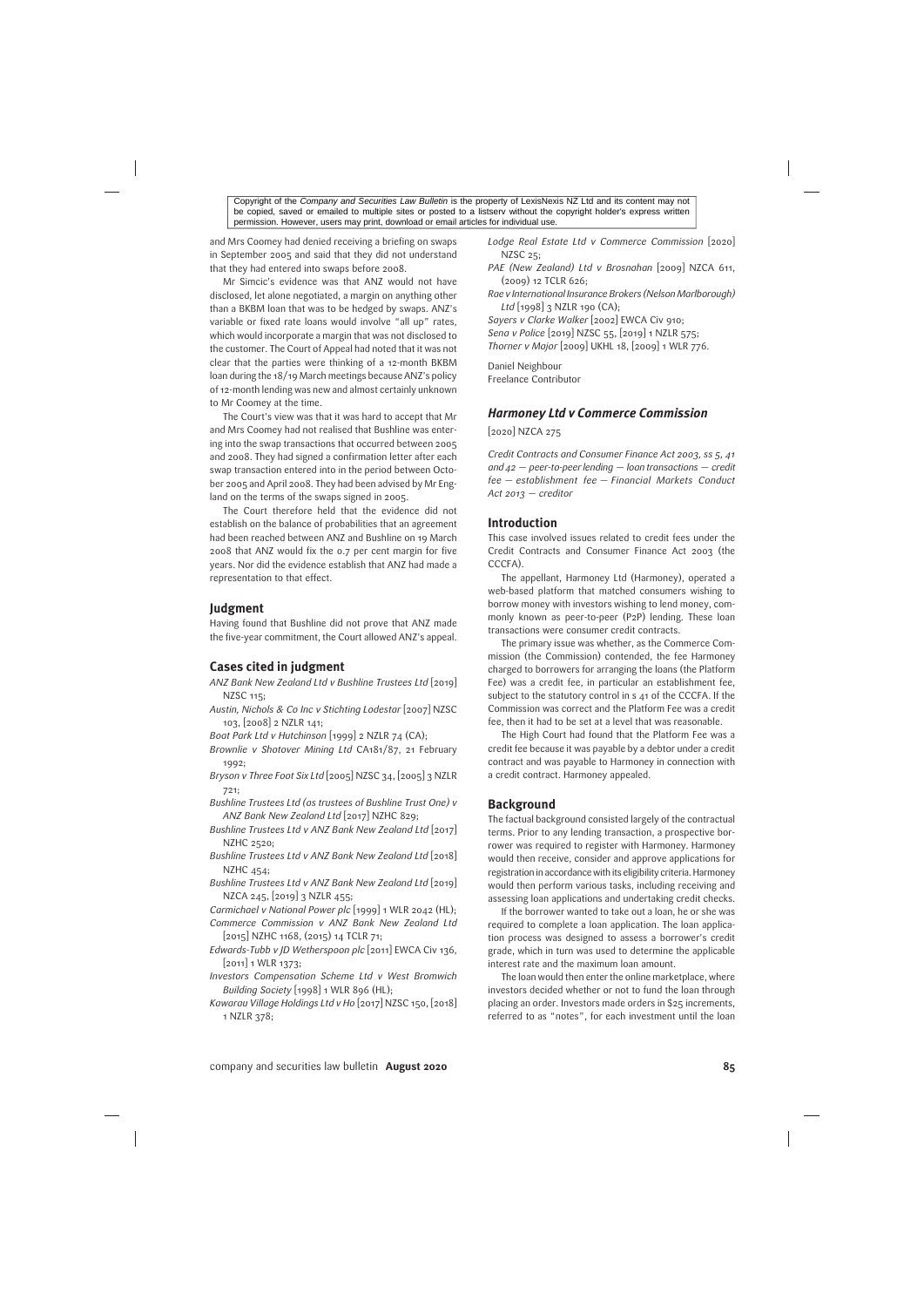was fully funded. Investors paid the amount they wanted to invest into an "investor account". Harmoney held the investor account in trust for investors whose funds had been deposited into that account.

Once there were sufficient orders to fully fund the loan listing, Harmoney transferred the investor funds from the investor account to an "advance account", a separate bank account held by the trustee on trust for investors.

Harmoney would then transfer the loan principal into the borrower's nominated account. The borrower did not sign a loan contract, as the contract was stated to come into existence immediately after Harmoney provided a loan disclosure. From that point, the trustee held the loan on trust for the benefit of investors.

Settlement of a loan would occur within one business day after Harmoney had provided the loan disclosure. At settlement, Harmoney would deduct from the loan amount an amount equal to the Platform Fee and transfer it to Harmoney's own account. Harmoney would pay the balance of the loan amount to the borrower's nominated account.

The Platform Fee was defined in the borrower agreement as "the fee payable by the Borrower to Harmoney for arranging any Loan which Settles" (at  $[48]$ ), as set out on the website under the "Interest Rates & Fees" section. The borrower agreement defined the "Loan" as "the total amount lent or to be lent by the Trustee" to the borrower (at [37]).

Following settlement, the borrower had an obligation to make all of the loan repayments specified in the loan disclosure to a "Collections Account" held in the name of the trustee as trustee for investors. Interest accrued on the whole of the loan amount, which included the Platform Fee.

Harmoney administered the loan accounts by receiving payments and undertaking recovery action. The documents stated that Harmoney did this as agent for the trustee. Harmoney charged a fixed service fee to investors for these services. As at December 2015, this fee was set at 1.25 per cent of the principal and interest payments collected on funds advanced by that investor.

The Commission took an interest in the Platform Fee and whether it was reasonable. Under s 100A of the Commerce Act 1986 it stated a case for the opinion of the High Court in relation to this.

#### **Issues**

The Court had to decide whether the High Court had erred in finding that:

- the credit contract did not also comprise the borrower agreement;
- Harmoney was a creditor;
- the investors were creditors;
- the Platform Fee was a credit fee on the basis that it was a "fee … payable by the debtor under a credit contract"; and
- the Platform Fee was not a credit fee on the basis that it was not a "fee … payable by the debtor … for the benefit of … the creditor in connection with a credit contract".

#### **Court's findings**

The Court started its analysis by looking at the CCCFA and the statutory context. Of particular relevance here was sch 1 which required disclosure of a description of the credit fees and charges (other than interest charges) that were or might become payable under the contract including when each fee or charge was payable.

Credit fees and establishment fees were defined in s 5 of the CCCFA. The issue of whether the Platform Fee was an establishment fee was important for Harmoney because of the requirements in ss 41 and 42 of the CCCFA.

Section 41 said that a consumer credit contract must not provide for a credit fee or a default fee that was unreasonable. Section 42 said that in determining whether an establishment fee was unreasonable, a court must have regard to whether the amount of the fee was equal to or less than the creditor's reasonable costs in connection with the application for credit, processing and considering that application, documenting the consumer credit contract, and advancing the credit, or whether the amount of the fee was equal to or less than the creditor's average reasonable costs.

P2P lending had not evolved when the CCCFA was passed in 2003. The Financial Markets Conduct Act 2013 (FMCA) duly made provision for the holders of market services licences to act as providers of prescribed intermediary services, including a P2P lending intermediary if prescribed by regulations. Harmoney's parent company was the holder of a lending licence granted by the Financial Markets Authority under the FMCA.

The FMCA regulates financial markets for the benefit of investors, including by requiring disclosure by the issuers of securities. Thus, its focus as regards P2P lending is the interests of the investors who lend money, principally relatively small short-term loans, to consumers.

However, legislation remains silent on the implications of the CCCFA for P2P lending. It was not until 2019 that the Credit Contracts and Consumer Finance Regulations 2004 were amended to provide a partial exemption from disclosure requirements which the CCCFA imposes on P2P lenders to retail consumers.

The Court said that it was clear that both the FMCA and the CCCFA had a role to play in regulating P2P lending arrangements. The issue was said to arise not because of any tension between the two statutes, but as a consequence of the steps which the Commission alleged Harmoney had taken to seek to exempt its fees from scrutiny under the CCCFA.

### *Did the High Court err in finding that the credit contract did not also comprise the borrower agreement?*

The borrower agreement was the source of the borrower's obligation to pay the Platform Fee. It specified that the borrower must borrow the amount of the fee as part of the loan and pay the fee out of the loan amount. In the High Court, the Commission maintained that the borrower agreement, the loan contract, and the loan disclosure were all essential to the provision of credit and should be regarded as a single contract.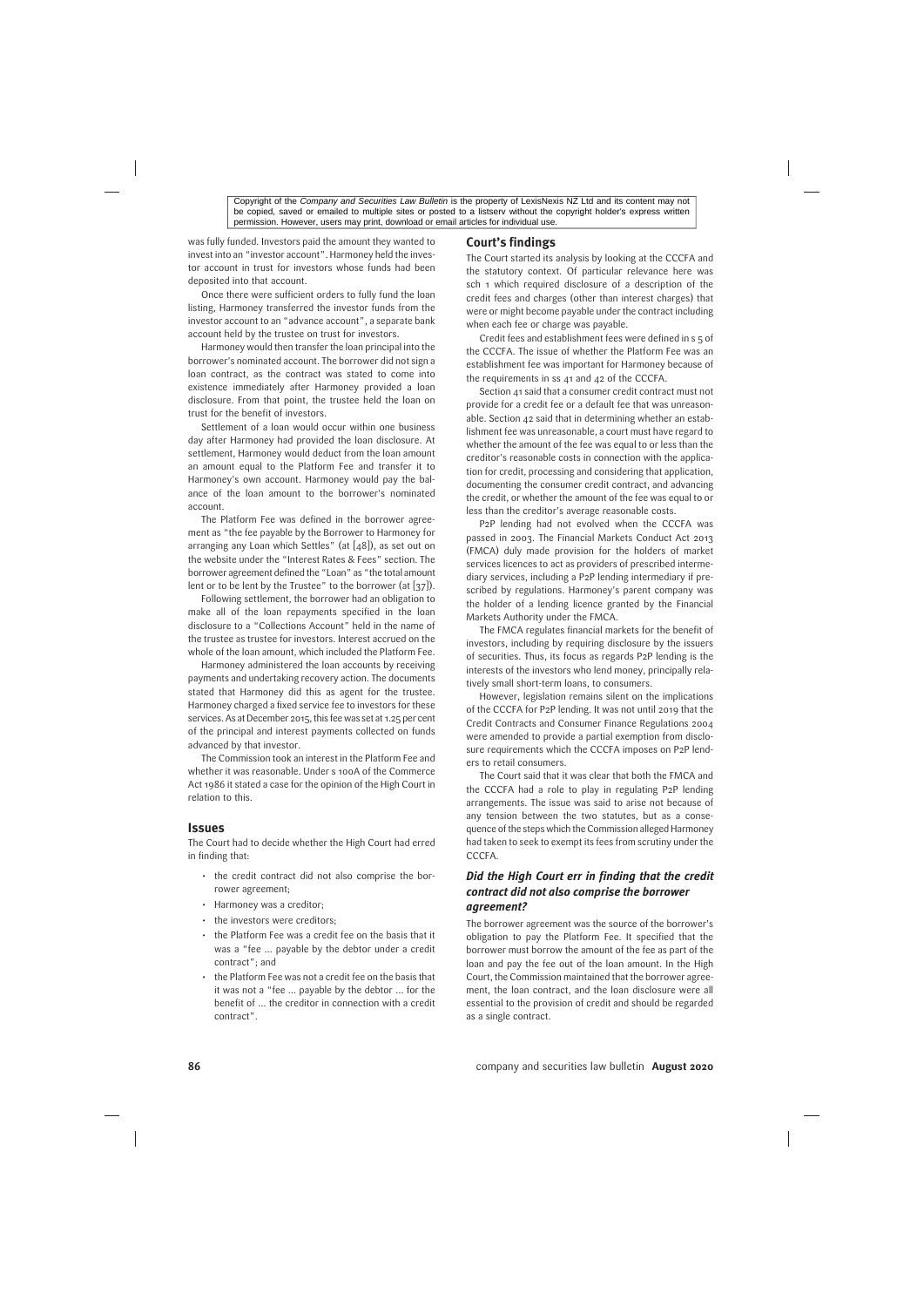The High Court rejected the proposition that the borrower agreement was part of the credit contract.

The Commission argued on cross-appeal that the intention of the parties, determined in accordance with the objective test of agreement, supported reading the terms of the borrower agreement together with those of the other two documents. It said that the High Court had erred in finding that because the borrower agreement contained terms relevant to "general matters", it could not also contain terms necessary for credit to be provided to a borrower.

Harmoney argued that the loan contract and borrower agreement were separate contracts, with different principals and with distinct functions.

The Court disagreed with the High Court and said that any credit contract which was formed comprising the loan contract and the loan disclosure would also comprise the related borrower agreement.

There were several reasons for this finding. The loan contract did not contain any express reference to the borrower agreement and neither did the revised version of the loan disclosure. However, the original loan disclosure did. The Court said that Harmoney's objective in crafting a loan contract which avoided express reference to the Platform Fee was readily apparent.

However, the utilisation of discrete documents was ineffective in the particular circumstances where the definitions of relevant credit terms were contained in the borrower agreement and the specific details of individual loans were to be found only in the loan disclosure to which the loan contract expressly cross-referred. The degree of interrelationship among the three documents was of such a nature that, on an objective analysis, they would be read by a reasonable observer as operating together.

The High Court's conclusion that the borrower agreement did not form part of the credit contract was influenced by its view that the borrower agreement covered "general matters" and had independent existence. The Court did not consider that the fact that a document included both terms relevant to the loan transaction and other terms precluded it from being a part of the credit contract.

# *Did the High Court err in finding that Harmoney was a creditor?*

The significance of the question as to whether Harmoney was a creditor was in the definition of credit fees under s 5 of the CCCFA. If Harmoney was a creditor, then the Platform Fee was a credit fee under the second limb of s 5.

There was no dispute that Harmoney Investor Trustee Ltd (HITL), the only creditor named in the loan contract, was a creditor. In the High Court, the Commission had contended that Harmoney was a creditor because it controlled HITL and therefore had effective control over the provision of credit. In finding that Harmoney was a creditor, the High Court had said that HITL was in fact the agent of Harmoney whose business it was undertaking.

The Commission's argument evolved on appeal and said that the key consideration was the way in which the right to incur a debt had been granted. The natural analysis of the particular circumstances of the Harmoney structure was that the right to incur a debt had been granted by Harmoney.

The Court said that an evaluation of the Commission's contention that Harmoney granted to the borrower the right to incur the debt necessitated a close analysis of the relevant contractual provisions.

The borrower agreement had set out the terms on which the borrower agreed to use the service provided by Harmoney to borrow money on a P2P basis from other persons via HITL. In order to access and use the P2P lending service provided by Harmoney through its website, the borrower had to first register as a borrower by completing the borrower application.

The borrower application was defined to mean the application to become a borrower set out on the website. Harmoney reserved the right not to register any person as a borrower if that person had not completed the registration process to Harmoney's satisfaction or did not meet Harmoney's eligibility criteria. Having secured registration as a borrower, the borrower could apply for a loan through the Harmoney website. The loan application process was then described in detail by the Court.

The Commission argued that in this case the opportunity to incur a debt and the right to incur a debt had been granted by Harmoney. The Court accepted that the borrower registration and loan application processes set out above amounted to the grant by Harmoney to a borrower of an "opportunity" to incur a debt. The more difficult issue was whether it also amounted to the grant by Harmoney of a "right" to incur a debt.

The Court said that the dual steps of securing registration as a borrower and then obtaining approval for the listing of a loan application on the website involved part of the process comprising the grant of a right to incur a debt, at least conditional upon the placement of orders by investors with Harmoney.

All of these activities occurred before any steps were taken by HITL via the agency of Harmoney. The Court did not consider it realistic to say that the giving of CCCFA disclosure by HITL via Harmoney was the grant of the right to incur the debt. Nor did it consider that the fact that a loan contract then automatically materialised, as provided in cl 17 of the borrower agreement, was the first incident of the grant of the right to incur the debt the subject of the listed loan.

Rather, the process whereby Harmoney vetted borrowers, approved registered borrowers' loan applications for listing on its website, assigned a credit grade, specified key terms of the proposed loan, and then, upon the loan being fully funded, gave notification to the borrower of that outcome, comprised at least a significant part of the conduct of the grant to a borrower of the right to incur the debt.

The Court concluded that the High Court had not erred in its conclusion that Harmoney was a creditor. However, its conclusion that Harmoney was a creditor had been based on reasons which were different from the High Court reasons. It therefore followed from the parties' agreement that the Platform Fee came within the second limb of the credit fees definition.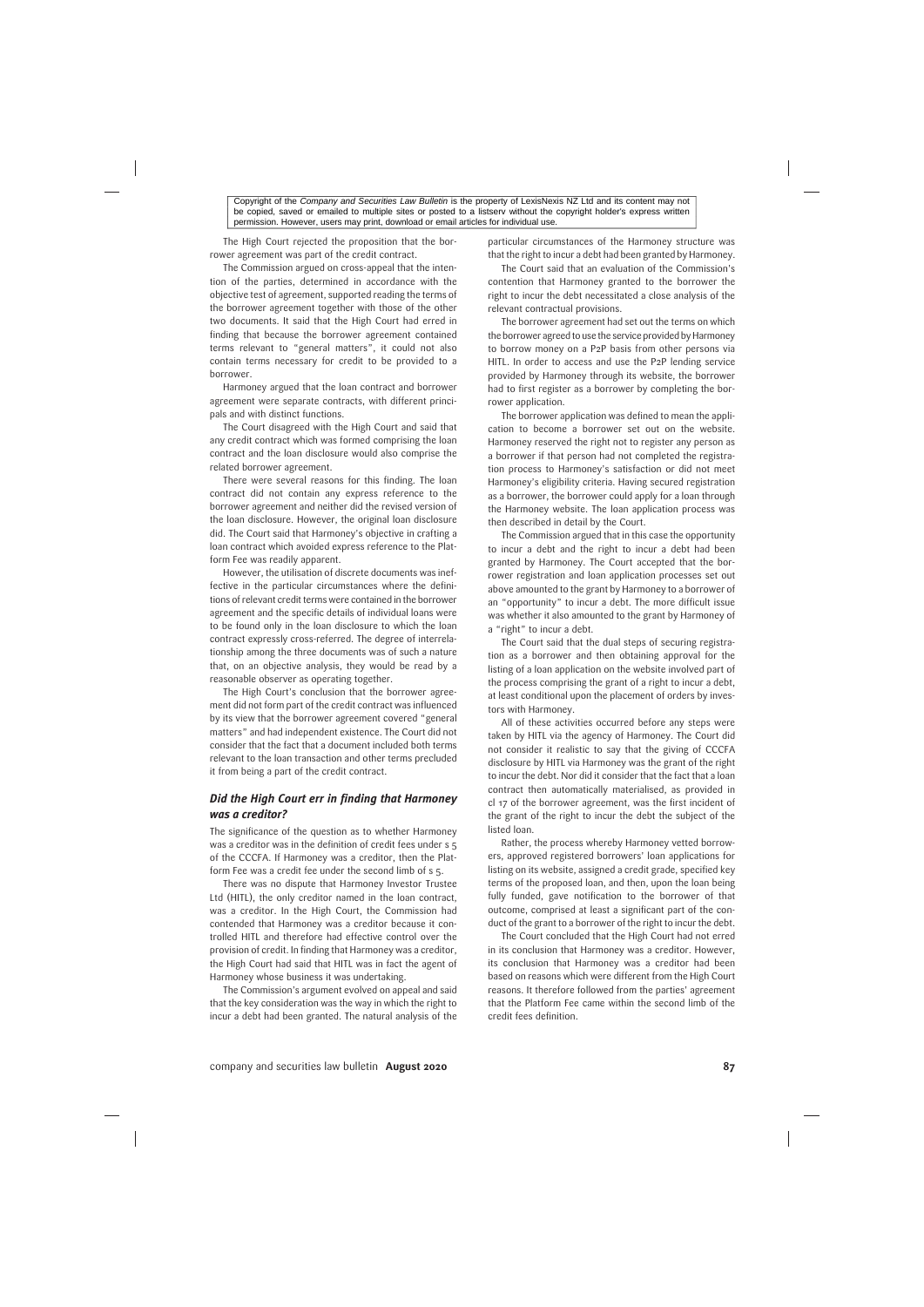### *Did the High Court err in finding that the investors were creditors?*

Neither party contended in the High Court that the investors were creditors for the purposes of the CCCFA. However, without the benefit of argument, the High Court concluded that they were. Neither party presented an argument on appeal in support of that proposition. The Court agreed with the joint position that the investors were not parties to either the loan contract or the loan disclosure. The High Court had been in error by reaching a contrary conclusion.

# *Did the High Court err in finding that the Platform Fee was a credit fee on the basis that it was a "fee … payable by the debtor under a credit contract"?*

In the High Court, Harmoney had contended that the Platform Fee was not "payable under" the credit contract because the obligation to pay the fee had arisen under the borrower agreement and was charged for Harmoney's performance of services under that agreement. While the loan amount included the amount required to cover the Platform Fee, it was Harmoney's case that this was merely a mechanism for payment of the fee and did not make it "payable under" the credit contract.

The High Court rejected this submission, stating that although the obligation to pay the Platform Fee arose under the borrower agreement, payment was not required until settlement and must be by way of deduction from the amount of the loan. It was because the Platform Fee formed part of the loan amount, and therefore attracted interest, that it should be treated differently from the way it would be treated if it had been payable in cash.

If it were payable in cash directly to Harmoney, then it would not be payable under the credit contract; it would genuinely be a brokerage fee paid to Harmoney for arranging the loan. But the borrower had to incur the cost of credit under the loan contract and pay the fee from the loan moneys. This was not merely mechanical and in ordinary language the fee was payable under the loan contract.

The Court agreed with the High Court that the Platform Fee was payable under the credit contract, albeit for slightly different reasons. The loan contract recorded that the trustee agreed to advance the loan amount, and the definition of settlement in the loan contract provided that Harmoney would apply the loan amount as provided in the loan disclosure. Both versions of the loan disclosure provided for the amount of the Platform Fee to be paid to Harmoney from the sum advanced and for the balance to be credited to the borrower's bank account.

It followed that irrespective of the terms of the borrower agreement, the loan contract and the loan disclosure in conjunction specified that the Platform Fee was to be paid from the loan amount to Harmoney. Therefore, as the High Court said, the fee was payable under the credit contract comprising the loan contract and the loan disclosure.

# *Did the High Court err in finding that the Platform Fee was not a credit fee on the basis that it was not a "fee … payable by the debtor … for the benefit of … the creditor in connection with a credit contract"?*

This issue concerned the third limb of the definition of credit fees under s 5 of the CCCFA. The question assumed both that Harmoney was not a creditor and that the borrower agreement was not part of the credit contract. Thus, the benefit was for HITL alone.

In the High Court, the Commission argued that a benefit accrued for HITL in two ways:

- HITL charged interest on the loan amount comprising both the Platform Fee and the amount of the loan dispersed to the borrower; and
- the collection of the Platform Fee enabled HITL to provide loans which in turn conferred an entitlement to receive an agreed fee from Harmoney.

The High Court had rejected the contention that a benefit had been derived by HITL, reasoning that the direct benefit was said to be that the creditor charged interest on the increased loan amount. However, interest was specifically excluded from the definition of credit fee. Interpreting "benefit" so as to include interest would be contrary to the clearly stated ambit of the definition.

The Commission's alternative argument, that the fee provided an indirect benefit to the creditor because, without payment of the fee, HITL would not be able to make the loan nor receive its fee from Harmoney, was also not viable. Although it was self-evident that HITL's fee depended on the success of Harmoney's platform, that did not mean that the payment of the fee was for the benefit of HITL in its capacity as a creditor.

The Court agreed with the view expressed by the High Court that the definition of "credit fees", although designed to capture both payments made to a creditor and payments which, although not specifically made to a creditor, were nevertheless for the creditor's benefit, did not capture every payment that had a positive effect on a creditor.

However, the Commission also identified a third benefit, namely that the payment of the fee to Harmoney had allowed HITL to avoid the costs of either establishing the loans itself or paying Harmoney, or any other party, to establish such loans.

This argument specified that if Harmoney had not been paid the Platform Fee by the borrower, then HITL would have needed to either incur the costs required to provide the loans or pay Harmoney or another party to carry out these steps.

Harmoney responded that the Commission's assumption that HITL would have to carry out the arrangement of the loan itself was inconsistent with the P2P context where, under the regulations, there was a clear distinction between the licensed intermediary, who matched borrowers and investors, and the provider of the loan.

The Court was persuaded by Harmoney's submission that even if the borrowers did not pay the cost of arranging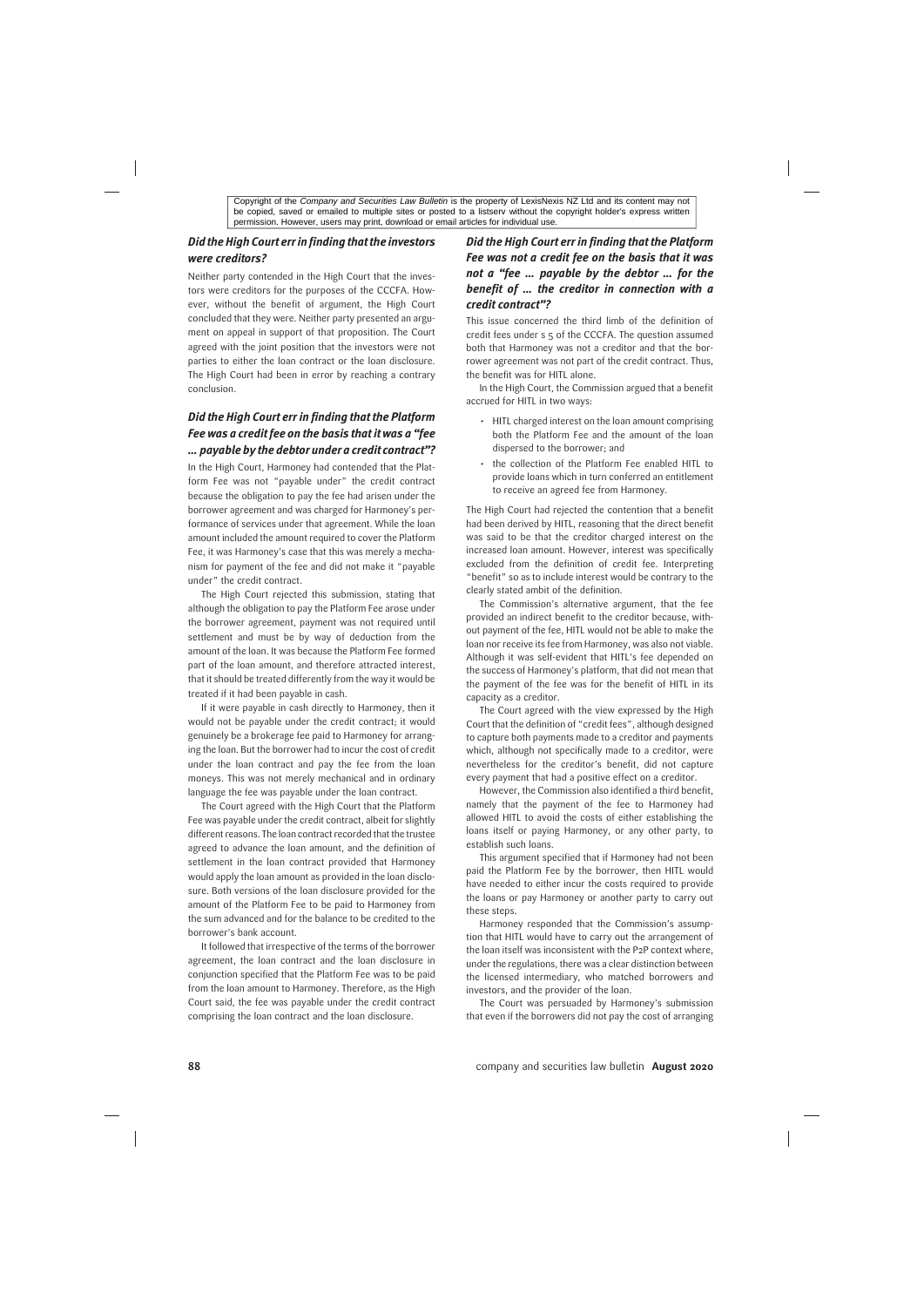the loan and HITL had to take those steps, HITL would undoubtedly recoup that cost. Hence for HITL it would be neutral either way. The Court said that the fact that a creditor merely avoided a cost it would otherwise bear was too indirect and remote in order to give HITL "the benefit" of the fee.

This meant that there had been no error in the High Court's conclusion that the Platform Fee was not a credit fee on the basis that it was a fee payable by the debtor for the benefit of the creditor in connection with a credit contract.

#### **Judgment**

Aside from the finding that the High Court had erred in finding that the investors were creditors, the appeal was dismissed.

The Commission's cross-appeal was allowed in relation to the question of whether the High Court had erred in finding that the credit contract did not also comprise the borrower agreement.

### **Cases cited in judgment**

*Buckley & Young Ltd v Commissioner of Inland Revenue* [1978] 2 NZLR 485 (CA);

*Commerce Commission v Harmoney Ltd* [2017] NZHC 1167, (2017) 23 PRNZ 644;

*Commerce Commission v Harmoney Ltd* [2017] NZHC 2421; *Commerce Commission v Harmoney Ltd* [2018] NZHC 1107, [2019] 2 NZLR 81;

*Firm PI 1 Ltd v Zurich Australian Insurance Ltd* [2014] NZSC 147, [2015] 1 NZLR 432;

*Harmoney Ltd v Commerce Commission* [2019] NZCA 355; *Sportzone Motorcycles Ltd (in liq) v Commerce Commission* [2016] NZSC 53, [2016] 1 NZLR 1024.

Daniel Neighbour Freelance Contributor

#### Published by LEXISNEXIS NZ LIMITED Level 1, 138 The Terrace, PO Box 472, Wellington 6140.

Address all correspondence to: The Legal Editor, COMPANY AND SECURITIES LAW BULLETIN, PO Box 472, Wellington 6140.

LEXISNEXIS NZ LIMITED COMPANY AND SECURITIES LAW BULLETIN

The forum for recent developments in company and securities law.

Twelve issues published each year. Mode of citation: [2020] CSLB (page number).

#### ISSN 1351-6302X

#### **Copyright © 2020 LexisNexis NZ Limited**

All rights reserved. This work is entitled to the full protection given by the Copyright Act 1994 to the holders of the copyright, and reproduction of any substantial passage from the publication except for the education purposes specified in that Act is a breach of the copyright of the author and/or publisher. This copyright extends to all forms of photocopying and any storing of material in any kind of information retrieval system. All applications for reproduction in any form should be made to the publishers.

#### **Disclaimer**

*Company and Securities Law Bulletin* has been written, edited and published and is sold on the basis that all parties involved in the publication exclude any liability, including negligence or defamation, for all or any damages or liability in respect of or arising out of use, reliance or otherwise of this publication. The publication should not be resorted to as a substitute for professional research or advice for any purpose.